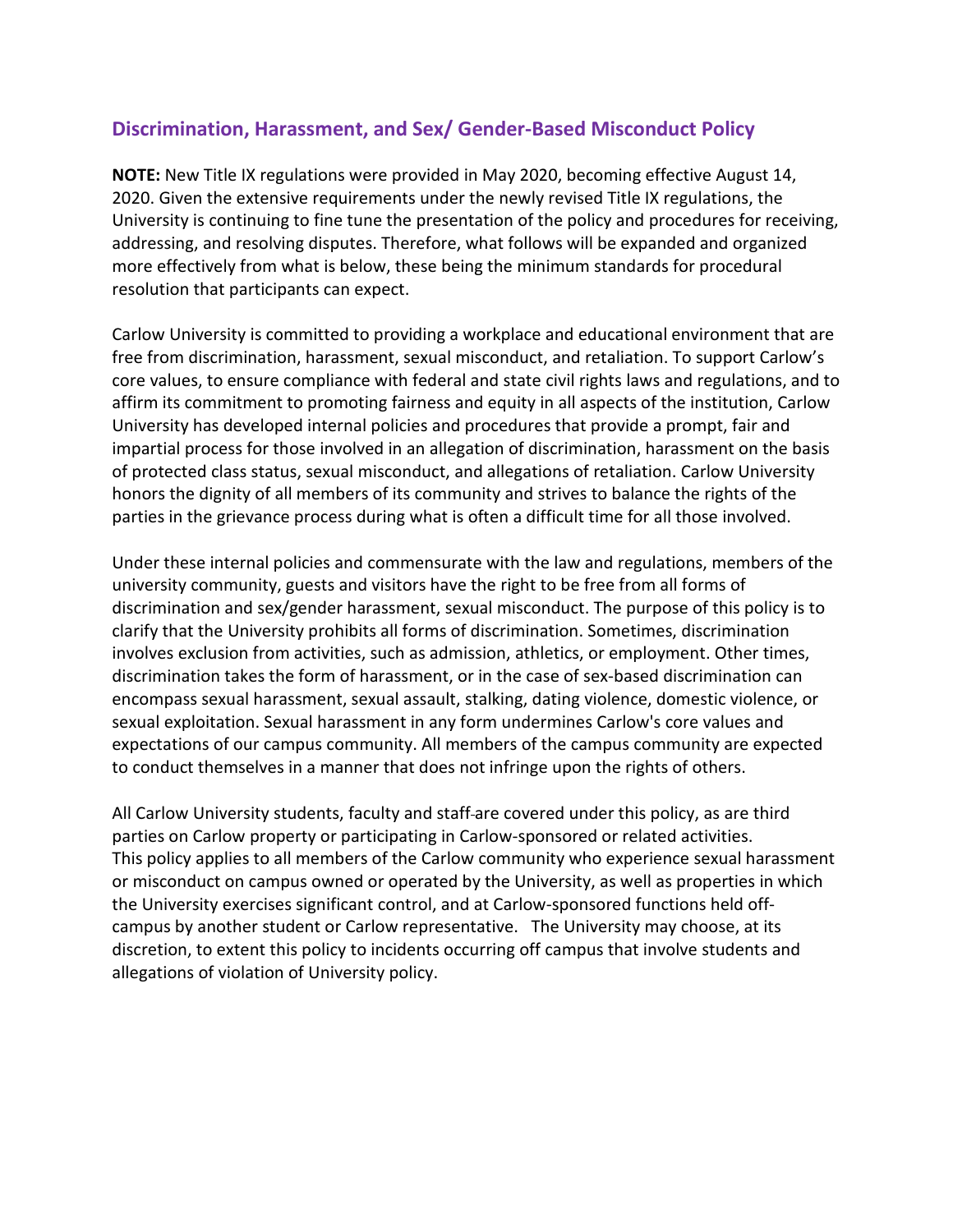# *Confidential Resources*

If a complainant would like the details of an incident to be kept confidential, the Complainant may speak to the following:

- Health and Counseling Services, 412.578.6474
- Director of Campus Ministries, 412.578.6651, skdewitt@carlow.edu
- Assistant to the President for Mercy Heritage, 412.578.6424, sacarney@carlow.edu
- Pittsburgh Action Against Rape (PAAR), 1.866.END.RAPE
- Magee Women's Hospital (300 Halket Street, Pittsburgh) 1.866.MyMagee
- UPMC Mercy (1400 Locus Street, Pittsburgh) 412.232.8111
- Women and Children's Shelter 24-Hour Hotline: 412.867.8005; 24-HourText Support: 412.744.8445)

If a Complainant would like the details of an incident to be kept confidential, the Complainant may speak with an internal or external confidential resource. These resources are not required to report incidents to university officials or outside agencies. They can support a student in filing formal reports if requested.

We encourage all such students, regardless of whether they report the complaint formally to the university to obtain support from confidential reporters, listed below. They can help you obtain resources you may need, provide emotional support, and plan for your safety. If you are unsure of whether to report the incident, these confidential services can help you understand your options and decide the best course of action for you.

# *Internal Resources*

Carlow University Health and Counseling Center has a registered nurse and two licensed counselors on staff, supported by a consulting arrangement with UPMC Adolescent Medicine and a consulting psychiatrist. Any student who has experienced sexual misconduct at any time, on or off campus, past or present, is encouraged to use these support services.

Director of Health Services: 412.578.6474 University Counselors: 412.578.6474 Campus Minister: 412.578.6651 Special Assistant to the President for Mercy Heritage: 412.578.6424

# *Non-Confidential Resources*

Notice or complaints of discrimination, harassment, and/or retaliation may be made at any time (including during non-business hours) by using the telephone number or email address, or by mail using any of the following options: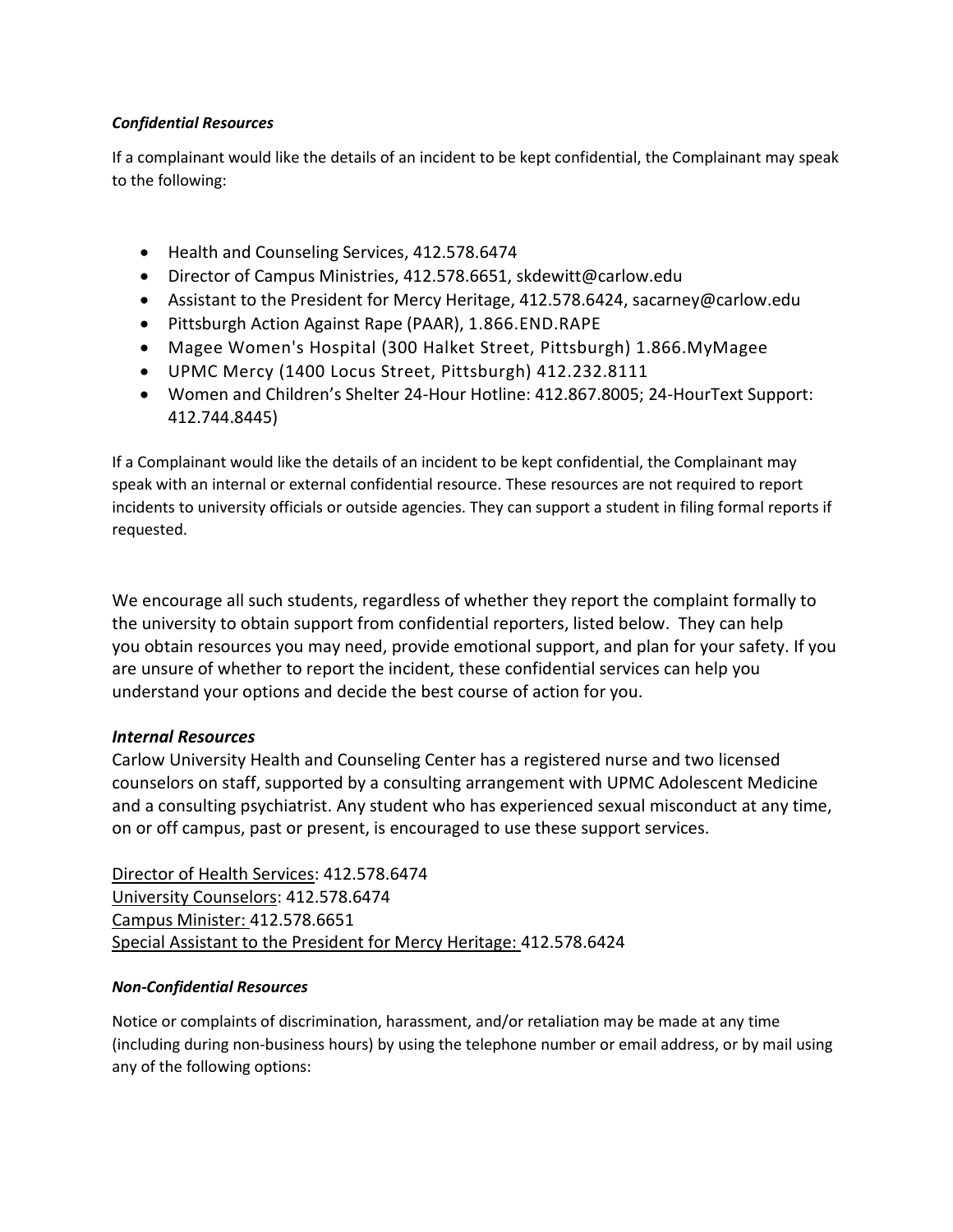- Title IX Coordinator:
	- o Jackie Smith, Director of Disabilities Services, 412.578.6050, jmsmith@carlow.edu
- Deputy Coordinators:
	- o Erin Boyles, Assistant Dean of Students, 412.578.8774, eiboyles@carlow.edu
	- o Bridgette Cofield, Assist. VP for Diversity, Inclusion, and Human Resources, 412.578.8897, bncofield@carlow.edu
	- o George Sliman, Director of Athletics, 412.578.8826, [gssliman@carlow.edu](mailto:gssliman@carlow.edu)
- Keith Cerroni, Director of Residence Life, 412.578.8776, kccerroni@carlow.edu
- Graduate Resident Directors
- Resident Advisors
- University Police, 412.578.6007

# *External Resources*

Magee Women's Hospital (300 Halket Street, Pittsburgh 1.866.MyMagee) and UPMC Mercy (1400 Locus Street, Pittsburgh 412.232.8111) have Forensic Nurses available 24 hours a day, seven days a week at their emergency departments. These Forensic Nurses, called Sexual Assault Nurse Examiners (SANE), are highly trained to collect evidence and connect individuals with advocates and community resources.

Pittsburgh Action Against Rape (PAAR) provides prevention and education services on campus. PAAR also provides a 24-hour confidential hotline (1.866.END.RAPE), counseling, and support through the medical and legal process. 412.431.5665.

Women's Center and Shelter of Greater Pittsburgh provides a shelter, assistance in obtaining protection orders, counseling, outreach and education services for those who experience dating and domestic violence. They have specialized workers on abuse in LGBTQ+ relationships and services for immigrants and refugees. Their hotline number is 412.687.8005.

Protection from Abuse Orders (PFA) can be obtained at Family Division Court in Downtown Pittsburgh.

Court information can be found at: <http://alleghenycountyda.us/domestic-violence/protection-from-abuse/>

Center for Victims

(General Victim Services, Domestic Violence Services, Sexual Assault Services) https://www.centerforvictims.org/victim-services/ 24-Hour Crisis Hotline: 1-866-644-2882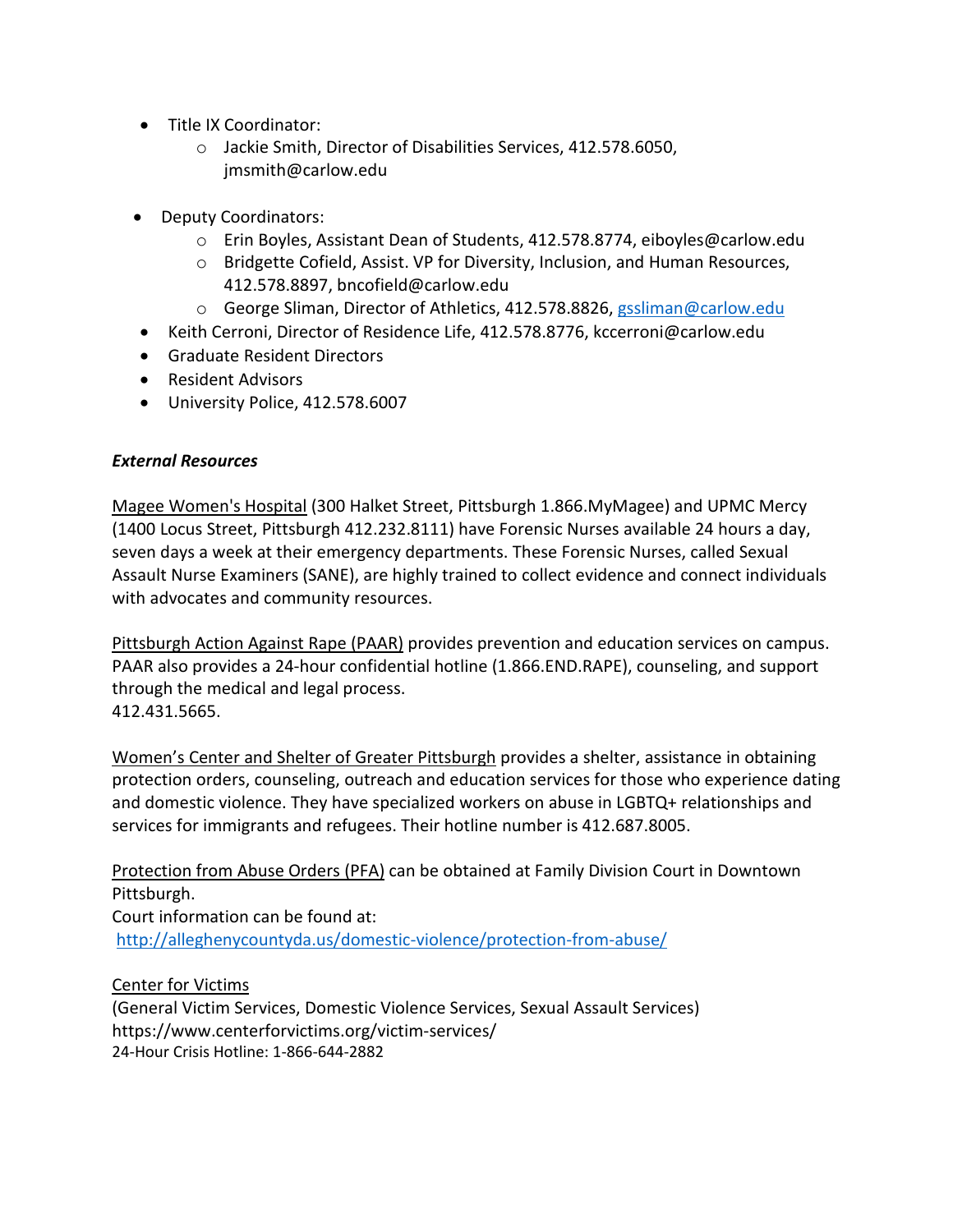Rape, Abuse, and Incest National Network (RAINN) is the largest anti-sexual assault organization in the country. They provide access to a wide variety of support and educational services to survivors of sexual misconduct and those who support them. 1.800.656.HOPE (4673)

Local clergy and attorneys are also included as confidential resources.

All of the above-listed individuals will maintain confidentiality when acting under the scope of their licensure, professional ethics, and/or professional credentials, except in extreme cases of immediacy of threat or danger or abuse of a minor/elder/individual with a disability, or when required to disclose by law or court order.

Carlow employees who are confidential will timely submit anonymous statistical information for Clery Act purposes unless they believe it would be harmful to their client, patient, or parishioner.

## *Title IX Coordinator*

The university's Title IX Coordinator oversees compliance with all aspects of the sex/gender harassment, discrimination, and misconduct policy. The Coordinator is housed in the office of Student Disabilities Services, University Commons 411E. Questions about this policy should be directed to the Title IX Coordinator. Anyone wishing to make a report relating to discrimination or harassment may do so by reporting the concern to the university Title IX Coordinator:

Jacqueline Smith Director of Disabilities Services Title IX Coordinator Office of Student Affairs, University Commons 411E 3333 Fifth Avenue, Pittsburgh, PA 15213 (412) 578-6050 Email: jmsmith@carlow.edu

Where to Officially Report Sexual Misconduct: University Police- 412.578.6007 Jacqueline Smith, Title IX Coordinator, 412.578.6050 Erin Boyles, Assistant Dean of Students, 412.578.8774 Keith Cerroni, Director of Residence Life, 412.578.8776 Timothy P. Phillips, Vice President for Student Affairs and Dean of Students, 412.578.6087 Bridgette Cofield, Asst. Vice President – Human Resources, Diversity & Inclusion, 412.578.8897 Any member of the Residence Life staff (RAs and GRDs) Any Campus Security Authorities (CSAs)

Individuals experiencing harassment or discrimination also always have the right to file a formal grievance with government authorities:

Office for Civil Rights (OCR) Western Region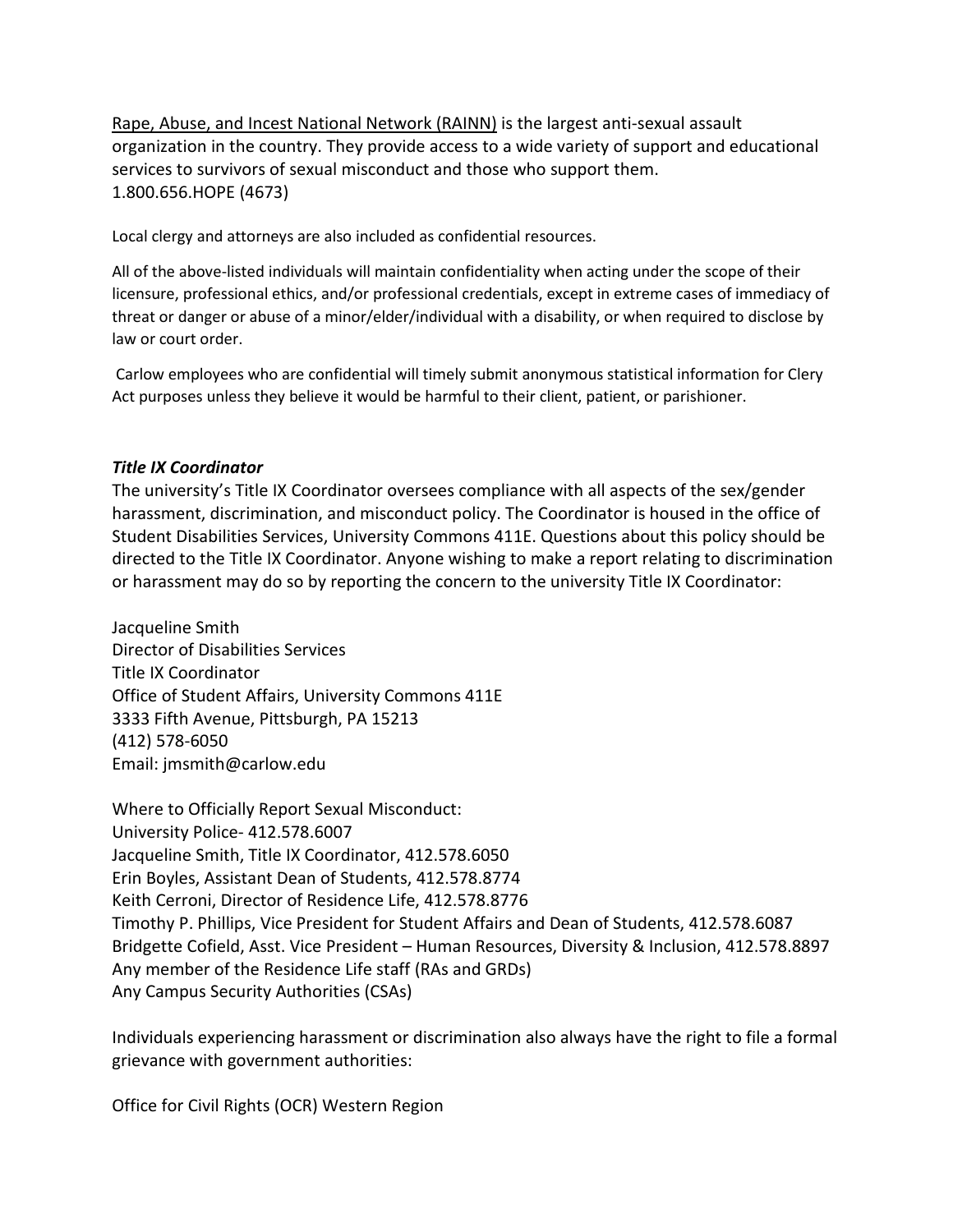Dr. Teresa R. Randleman, Regional Manager 301 Fifth Avenue Suite 410, Platt Place Pittsburgh, PA 15222-1210 412-565-7607 Email: OCR@ed.gov Web:<http://www.ed.gov/ocr> By e-mail to education@usdoj.gov By telephone at (202) 514-4092 or 1-877-292-3804 (toll-free) By facsimile at (202) 514-8337

If an incident involves alleged misconduct by the Title IX Coordinator, reports should be made directly to Bridgette Cofield, Assistant Vice President for Human Resources, Diversity, & Inclusion, 412-578-8897, or bncofield@carlow.edu.

#### *Anonymous Reporting*

Report online, using the reporting form posted at [\[https://carlow.wufoo.com/forms/r1xcvmwz18mvv1g/\]](https://carlow.wufoo.com/forms/r1xcvmwz18mvv1g/)

Anonymous reports are accepted but can give rise to a need to investigate. Carlow University tries to provide supportive measures to all Complainants, which is not feasible with an anonymous report. Because reporting carries no obligation to initiate a formal response, and as Carlow University respects Complainant requests to dismiss complaints unless there is a compelling threat to health and/or safety of any of the parties or the community at large. Otherwise, the Complainant is largely in control and should not fear a loss of privacy by making a report that allows the University to discuss and/or provide supportive measures.

#### *Formal Complaint*

A Formal Complaint means a document filed by the Complainant or signed by the Title IX Coordinator alleging a policy violation by a Respondent and requesting that the University investigate the allegation(s). A complaint may be filed with the Title IX Coordinator in person, by mail, or by electronic mail, by using the contact information in the section immediately above, or as described in this section. As used in this paragraph, the phrase "document filed by a Complainant" means a document or electronic submission (such as by electronic mail or through an online portal provided for this purpose by the University) that contains the Complainant's physical or digital signature, or otherwise indicates that the Complainant is the person filing the complaint.

If notice is submitted in a form that does not meet this standard, the Title IX Coordinator will contact the Complainant to ensure that it is filed correctly.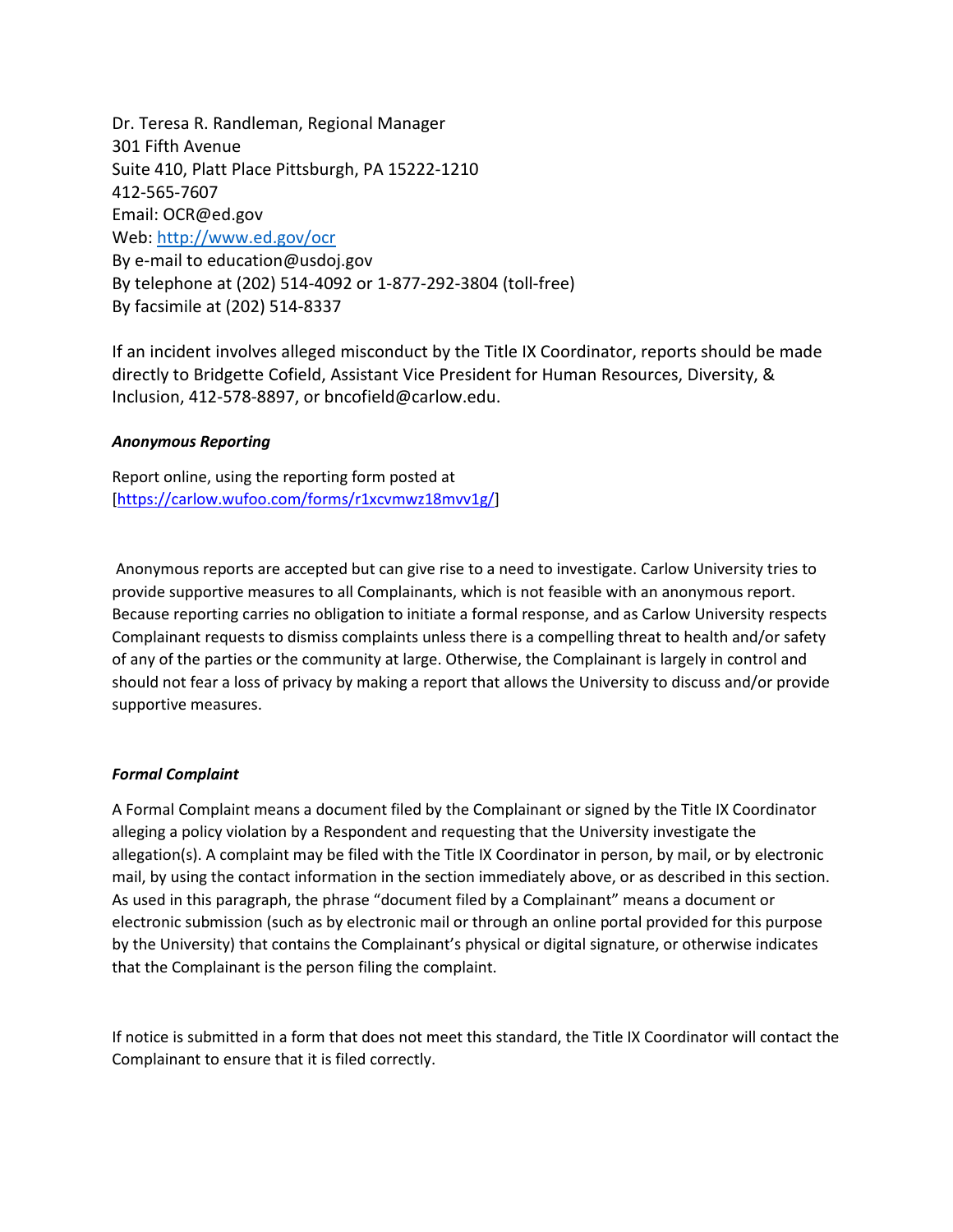#### *Supportive Measures*

Carlow University will offer and implement appropriate and reasonable supportive measures to the parties upon notice of alleged harassment, discrimination, and/or retaliation.

Supportive measures are non-disciplinary, non-punitive individualized services offered as appropriate, as reasonably available, and without fee or charge to the parties to restore or preserve access to the education program or activity, including measures designed to protect the safety of all parties or the Carlow University's educational environment, and/or deter harassment, discrimination, and/or retaliation.

The Title IX Coordinator promptly makes supportive measures available to the parties upon receiving notice or a complaint. At the time that supportive measures are offered, Carlow University will inform the Complainant, in writing, that they may file a formal complaint with the Carlow either at that time or in the future, if they have not done so already. The Title IX Coordinator works with the Complainant to ensure that their wishes are considered with respect to the supportive measures that are planned and implemented.

The Carlow will maintain the privacy of the supportive measures if privacy does not impair Carlow's ability to provide the supportive measures. Carlow will act to ensure as minimal an academic impact on the parties as possible. Carlow University will implement measures in a way that does not unreasonably burden the other party.

These measures may include, but are not limited to:

- Referral to counseling, medical, and/or other healthcare services
- Referral to community-based service providers
- Visa and immigration assistance
- Student financial aid counseling
- Education to the community or community subgroup(s)
- Altering campus housing assignment(s)
- Altering work arrangements for student-employees
- Safety planning
- Providing campus safety escorts
- Providing transportation accommodations
- Implementing contact limitations (no contact orders) between the parties
- Academic support, extensions of deadlines, or other course/program-related adjustments
- Timely warnings
- Class schedule modifications, withdrawals, or leaves of absence
- Increased security and monitoring of certain areas of the campus
- Any other actions deemed appropriate by the Title IX Coordinator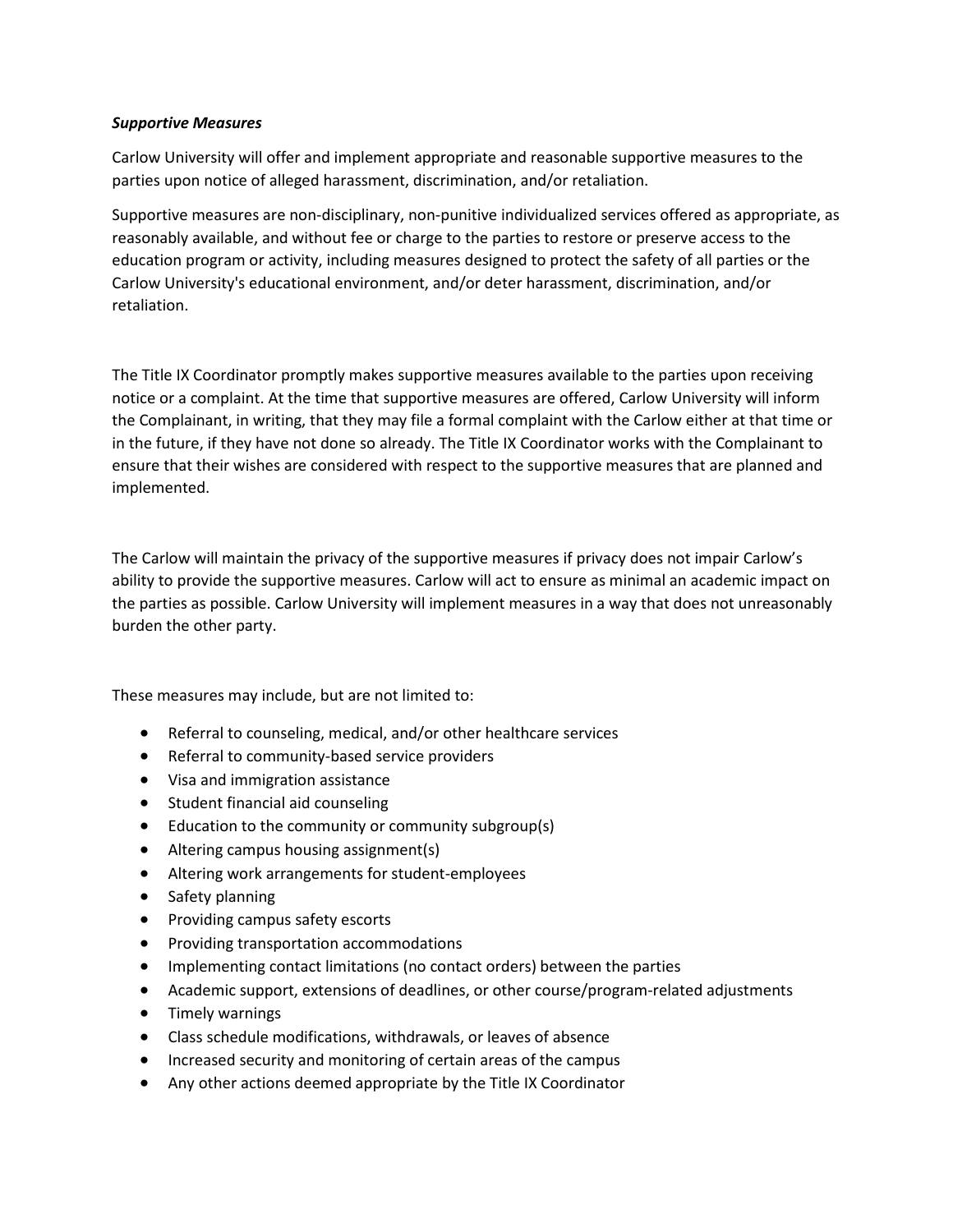Violations of no contact orders will be referred to appropriate student or employee conduct processes for enforcement.

# *Scope and Jurisdiction of Policy*

When an alleged violation of this anti-discrimination policy is reported, the allegations are subject to resolution using Carlow's Policy and processes, as determined by the Title IX Coordinator, and as detailed below.

When the Respondent is a member of Carlow University community, a grievance process may be available regardless of the status of the Complainant, who may or may not be a member of Carlow University community. This community includes, but is not limited to, students, student organizations, faculty, administrators, staff, and third parties such as guests, visitors, volunteers, invitees, and campers. The procedures below may be applied to incidents, to patterns, and/or to the campus climate, all of which may be addressed and investigated in accordance with this policy.

## *Glossary of Terms*

*Advisor:* a person chosen by a party or appointed by the institution to accompany the party to meetings related to the resolution process, to advise the party on that process, and to conduct cross-examination for the party at the hearing, if any.

*Complainant*: an individual who is alleged to be the victim of conduct that could constitute harassment or discrimination based on a protected class; or retaliation for engaging in a protected activity.

*Complaint (formal)*: a document filed/signed by a Complainant or signed by the Title IX Coordinator alleging harassment or discrimination based on a protected class or retaliation for engaging in a protected activity against a Respondent and requesting that Carlow University investigate the allegation.

*Confidential Resource:* an employee who is not a Mandated Reporter of notice of harassment, discrimination, and/or retaliation (irrespective of Clery Act Campus Security Authority status).

*Consent* is defined below. See the "Policy Definitions" section below, within the definition of *Sexual Assault*.

*Day*: a business day when Carlow University in in normal hours of operation.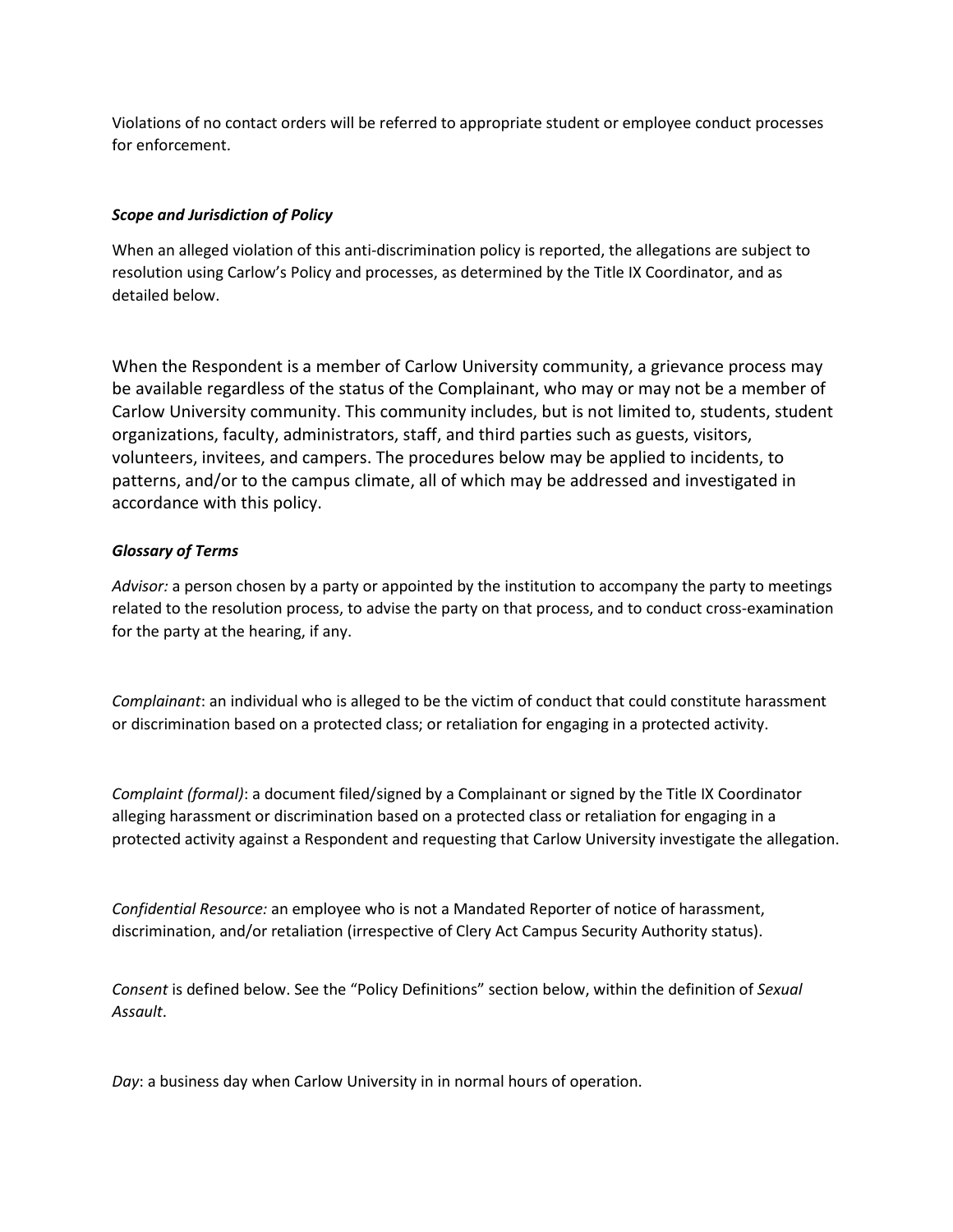*Education program or activity*: locations, events, or circumstances where Carlow University exercises substantial control over both the Respondent and the context in which the sexual harassment or discrimination occurs and also includes any building owned or controlled by a student organization that is officially recognized by Carlow University.

*Final Determination:* a conclusion by the standard of proof that the alleged conduct occurred and whether it did or did not violate policy.

*Finding:* a conclusion by the standard of proof that the conduct did or did not occur as alleged.

*Formal Grievance Process*: "Process A," a method of formal resolution designated by Carlow University to address conduct that falls within the policies included below, and which complies with the requirements of 34 CFR Part 106.45.

*Grievance Process Pool:* includes any investigators, hearing officers, appeal officers, and Advisors who may perform any or all of these roles (though not at the same time or with respect to the same case).

*Hearing Decision-maker or Panel:* refers to those who have decision-making and sanctioning authority within Carlow University's Formal Grievance process.

*Investigator:* the person or persons charged by a Recipient with gathering facts about an alleged violation of this Policy, assessing relevance and credibility, synthesizing the evidence, and compiling this information into an investigation report and file of directly related evidence.

*Mandated Reporter*: an employee of Carlow University who is obligated by policy to share knowledge, notice, and/or reports of harassment, discrimination, and/or retaliation with the Title IX Coordinator [and/or their supervisor]. $<sup>1</sup>$  $<sup>1</sup>$  $<sup>1</sup>$ </sup>

*Notice*: when an employee, student, or third-party informs the Title IX Coordinator or other Official with Authority of the alleged occurrence of harassing, discriminatory, and/or retaliatory conduct.

<span id="page-7-0"></span> $1$  Not to be confused with those mandated by state law to report child abuse, elder abuse, and/or abuse of individuals with disabilities to appropriate officials, though these responsibilities may overlap with those who have mandated reporting responsibility in this Policy.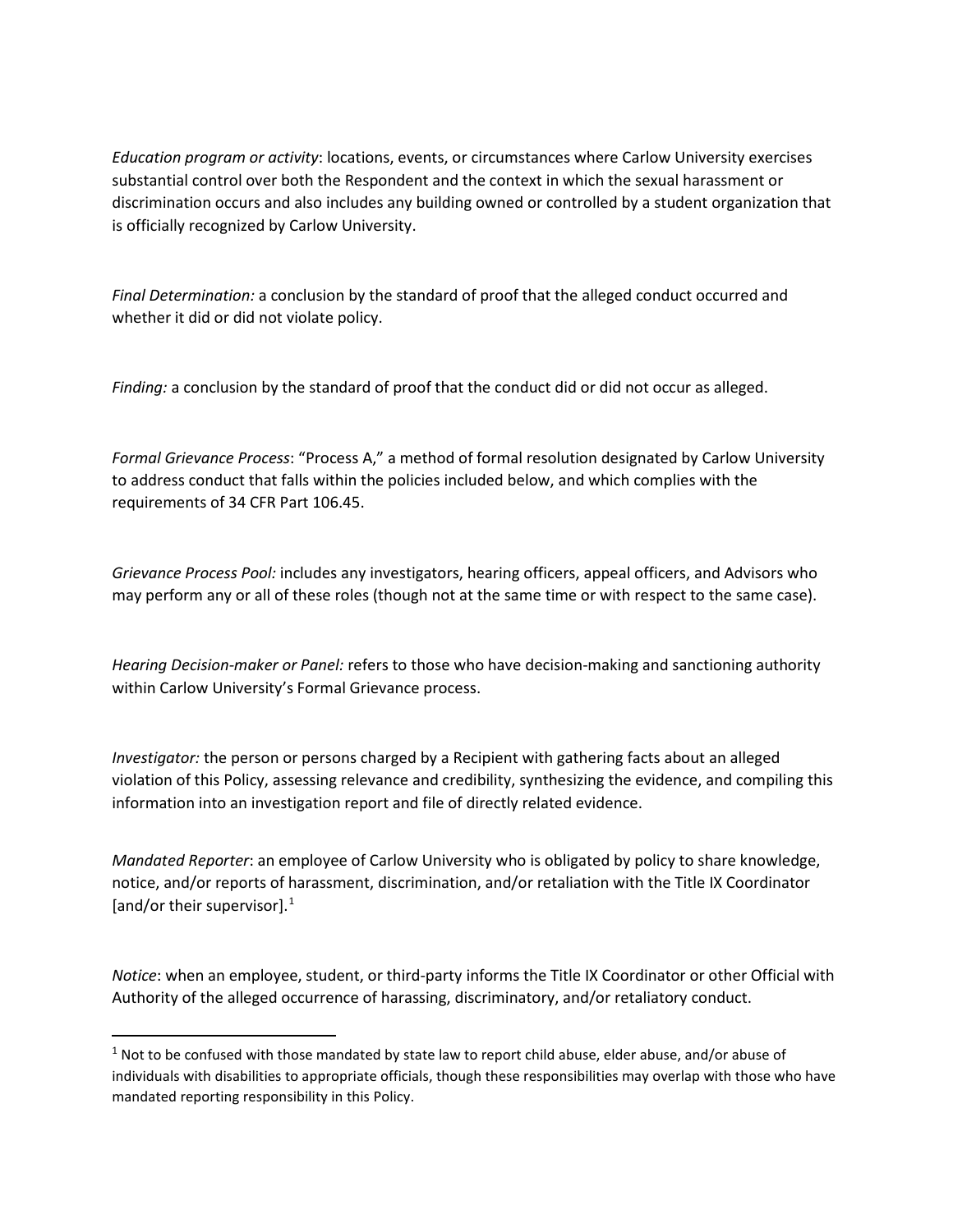*Official with Authority* (OWA): an employee of Carlow University explicitly vested with the responsibility to implement corrective measures for harassment, discrimination, and/or retaliation on behalf of Carlow University.

*Parties:* collectively the Complainant(s) and Respondent(s)

*Process A:* the Formal Grievance Process detailed below and defined above.

*Recipient:* a postsecondary education program that is a recipient of federal funding.

*Remedies:* post-finding actions directed to the Complainant and/or the community as mechanisms to address safety, prevent recurrence, and restore access to Carlow University's educational program.

A *Reasonable person*: the standard of perspective that would be present from someone similar who is in the same or similar circumstances. i.e. would another individual in the same or similar circumstances, regard these circumstances in the same way

*Respondent:* an individual who has been reported to be the perpetrator of conduct that could constitute harassment or discrimination based on a protected class; or retaliation for engaging in a protected activity.

*Resolution*: the result of an informal or Formal Grievance Process.

*Sanction:* a consequence imposed by Carlow University on a Respondent who is found to have violated this policy.

*Sexual Harassment*: the umbrella category including the offenses of sexual harassment, sexual assault, stalking, and dating violence and domestic violence.

• For the purpose of this policy, Carlow University defines *"student"* as any individual who has accepted an offer of admission, or who is registered or enrolled for credit or non-credit bearing coursework, and who maintains an ongoing relationship with Carlow University.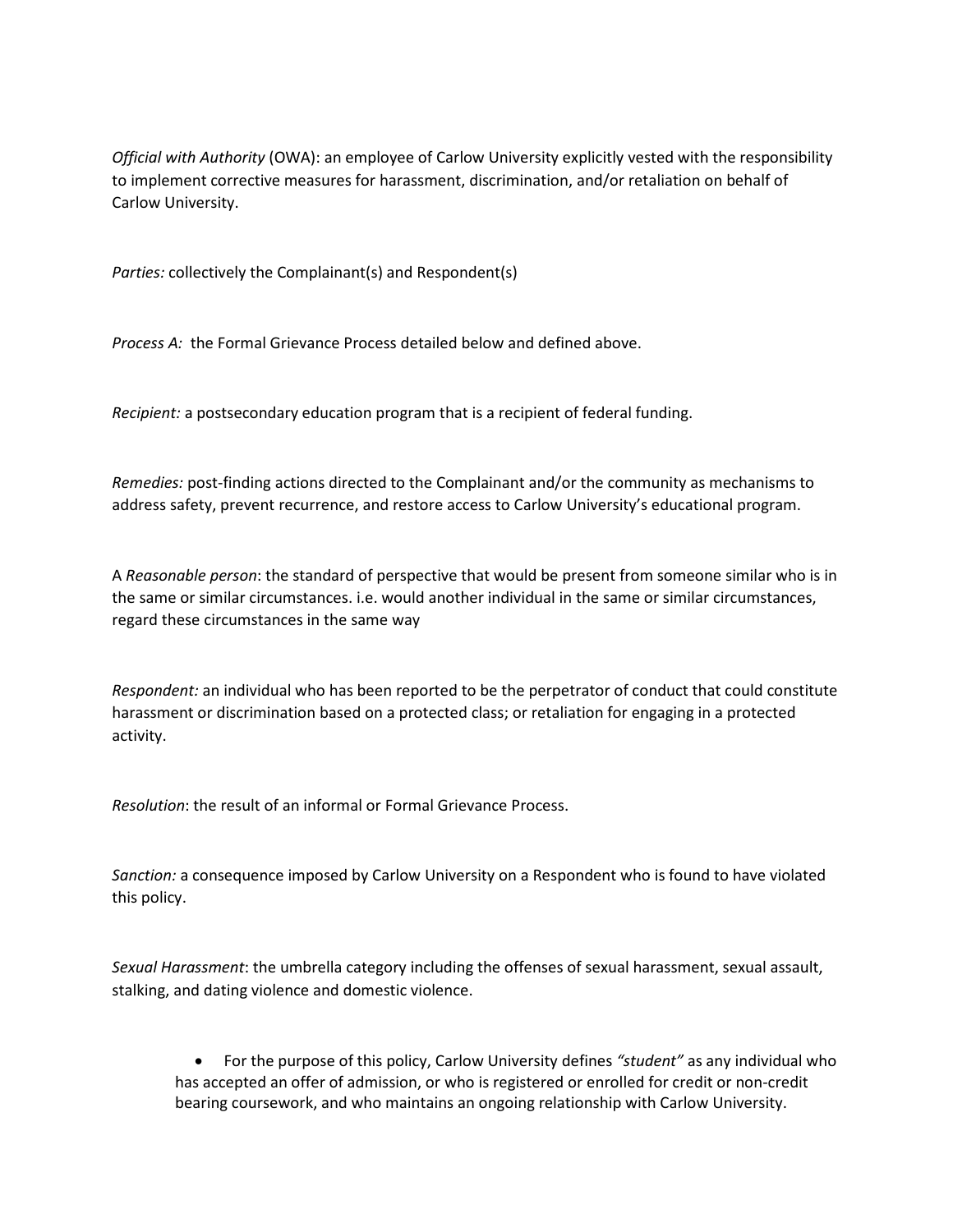• *Title IX Coordinator* is at least one official designated by Carlow University to ensure compliance with Title IX and Carlow University's Title IX program. References to the Coordinator throughout this policy may also encompass a designee of the Coordinator for specific tasks.

• *Title IX Team* refers to the Title IX Coordinator, any deputy coordinators, and any member of the Grievance Process Pool.

# *Policy Definitions*

*Sex discrimination* is treating someone unfavorably because of that person's sex, gender identity, including transgender status, or because of sexual orientation (EEOC, Title VII) Discriminatory behavior involves actions that deprive other members of the community of educational or employment access, benefits or opportunities on the basis of membership in a protected class. For examples of behaviors that constitute sex discrimination, please see Appendix A below.

Any other University or Code of Conduct policy may fall within the sex discrimination section when a violation is motivated by the actual or perceived membership in a protected class of the reporting party.

*Sexual harassment* is unwelcome conduct, determined by a reasonable person, of a sexual nature, including unwelcome sexual advances, requests for sexual favors, and other verbal, nonverbal, graphic, or physical conduct of a sexual nature, when:

- 1. Submission to or rejection of such conduct is made either explicitly or implicitly a condition of an individual's employment or academic standing, or is used as the basis for employment decisions or for academic evaluation, grades, or advancement. This quid pro quo sexual harassment can occur whether a person resists and suffers the threatened harm, or whether the person submits and avoids the threatened harm.
- 2. Such conduct creates a hostile environment that interferes with an individual's employment, education, or access to University programs, activities, and opportunities. A hostile environment can be created by conduct that is severe, persistent, or pervasive, or by a single severe episode. The more severe the conduct, the less need there is to show a repetitive series of incidents to prove a hostile environment.
- 3. Behavior is so severe, and pervasive, and objectively offensive that it effectively denies a person equal access to Carlow University educational programs or activities.

Harassment does not have to be of a sexual nature, however, and can include offensive remarks about a person's sex or gender identify. For example, it is illegal to harass a woman by making offensive comments about women in general (EEOC).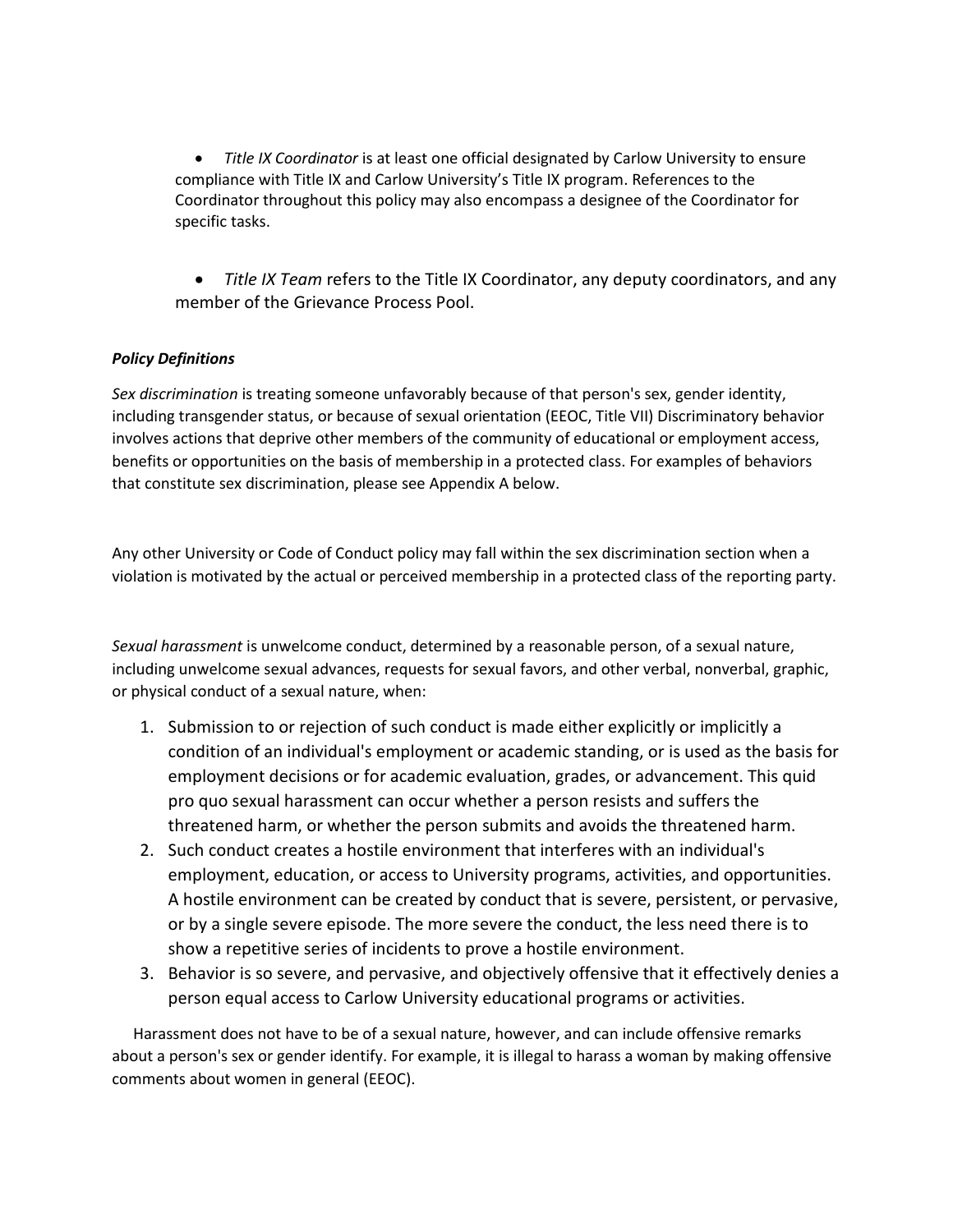A *hostile environment* is created when sexual harassment is: sufficiently severe, and/or persistent and/or pervasive, and/or objectively offensive that it unreasonably interferes with, denies or limits someone's ability to participate in or benefit from the university's educational [and/or employment], social and/or residential program.

Anyone experiencing sexual harassment in any University program is encouraged to report it immediately to the Title IX Coordinator or a Deputy Coordinator.

# *Quid Pro Quo Harassment*

- Unwelcome sexual advances, requests for sexual favors, and other verbal or physical conduct of a sexual nature
- By a person having power or authority over another
- Constitutes Sexual harassment subject to disciplinary action when:
- Submission to such sexual conduct is made either explicitly or implicitly a term or condition of rating or evaluating an individual's educational [or employment] progress, development, or performance.
- This includes when submission to such conduct would be a condition for access to receiving the benefits of any educational [or employment] program.

*Sexual Assault* is any type of sexual contact or behavior that occurs without consent [See the definition of consent below].

This includes:

# *Non-Consensual Sexual Contact*

- any intentional sexual touching,
- however slight,
- with any object,
- by a person upon another person,
- that is without consent and/or by force.
- Intentional contact with the breasts, buttock, groin, or genitals, or touching another with any of these body parts, or making another touch you or themselves with or on any of these body parts.
- Any other intentional bodily contact in a sexual manner.

# *Non-Consensual Sexual Intercourse*

- Any sexual penetration of vagina or anus with any object
- Any oral contact between mouth and genitals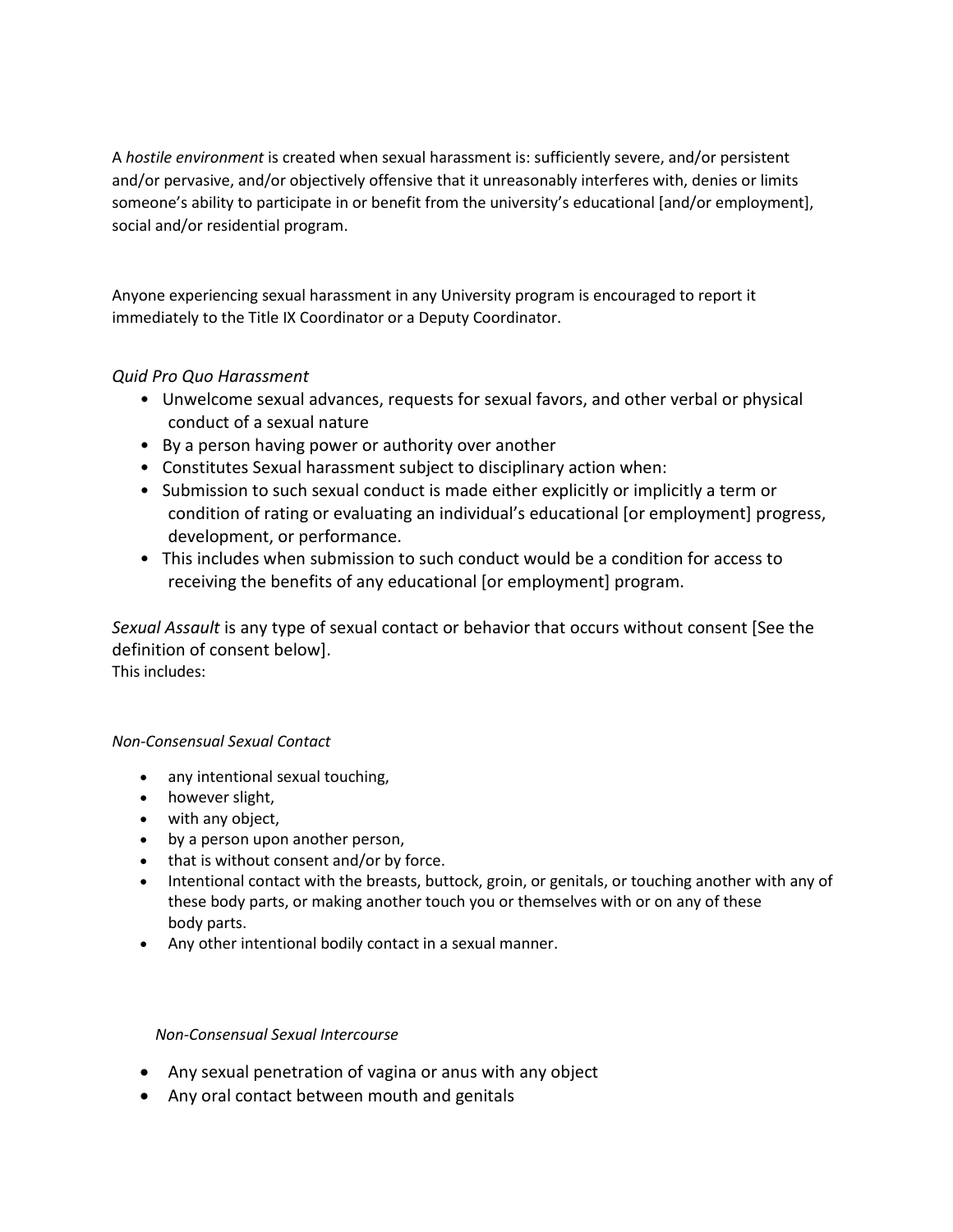- however slight,
- by a person upon another person,
- that is without consent and/or by force.

# *Consent*

Carlow University expects all relationships will involve mutually agree upon behaviors and actions that involve effective consent. Consent may be defined as:

- Clear, knowing, and voluntary permission given prior to and during the interaction. Consent can be given by word or action, but non-verbal consent is not as clear as talking about what you want and what you do not want to do.
- Consent to some form of interaction cannot be automatically taken as consent to any other form.
- Previous consent does not imply consent in the future.
- Silence or passivity -- without actions demonstrating permission -- cannot be assumed to show consent.
- Consent, once given, can be withdrawn at any time. There must be a clear indication that consent is being withdrawn.
- Under this policy, "No" always means "No". Anything but a clear, knowing, and voluntary consent to any interaction is equivalent to a "no."
- Individuals who consent to interaction must be able to understand what they are doing. When alcohol or other drugs are being used, a person will be considered unable to give valid consent if they cannot fully understand the details of an interaction including a sexual interaction (who, what, when, where, why, or how) because they lack the capacity to reasonably understand the situation.
- Use of alcohol or other drugs by any of the parties will never function to excuse any behavior that violates this policy
- May not be given by someone underage or with a disability that does not permit full understanding of an interaction including a sexual interaction (who, what, when, where, why, or how) because they lack the capacity to reasonably understand the situation.

*Sexual exploitation* occurs when one person takes non-consensual or abusive sexual advantage of another for their own advantage Examples of sexual exploitation include, but are not limited to:

- Invasion of sexual privacy
- Dissemination of intimate images (i.e. revenge porn)
- Taking sexualized photographs without permission
- Prostituting another person
- Non-consensual digital, video, or audio recording of nudity or sexual activity
- Unauthorized sharing or distribution of digital, video, or audio recording of nudity or sexual activity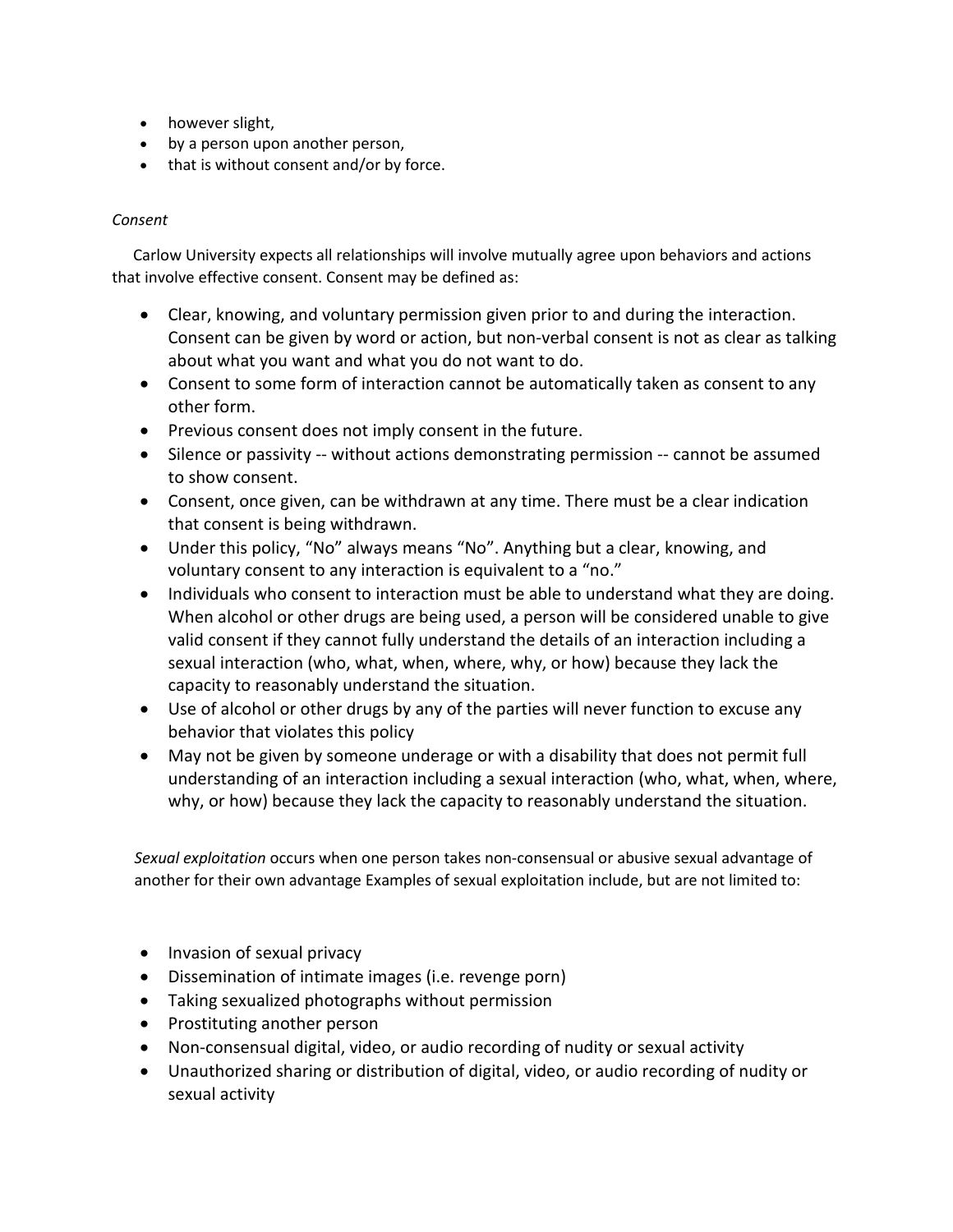- Engaging in voyeurism
- Going beyond the boundaries of consent (such as allowing someone to hide in the closet to watch consensual sex)
- Knowingly exposing someone to or transmitting an STI, STD or HIV to another person;
- Intentionally or recklessly exposing one's genitals in non-consensual circumstances; inducing another to expose their genitals
- Sexually based stalking and/or bullying may also be forms of sexual exploitation

*Domestic Violence* can occur between any current or former partners. Partners could be or have been married, living together, in a romantic relationship, or have a child together.

*Dating Violence* can occur within a romantic relationship, no matter the length or degree of intimacy.

Domestic Violence and Dating Violence are both defined as a pattern of abusive behavior in a relationship that is used by one partner to maintain power and control over another current or former intimate partner.

Domestic Violence and Dating Violence tend to escalate in frequency and severity over time. A person tends to not be abusive continuously; rather, it often happens in a cycle where tension builds, an incident can occur, and then a honeymoon phase may exist.

Domestic violence can be physical, sexual, psychological and emotional, economic and academic, or digital actions or threats of actions that influence another person.

This includes any behavior that intimidates, manipulates, humiliates, isolates, frightens, terrorizes, coerces, threatens, hurts, injures, or wounds someone.

Various forms of abuse work together to create a pattern within the relationship whereby one person retains power and control over the other person. Abuse tends to follow a cycle of escalating tension, a more intensive incident, and a honeymoon phase where a person may apologize, make excuses, and temporarily change their behavior. However, in dating and domestic violence relationships, the cycle will continue again, the behaviors get worse, the honeymoon becomes shorter.

(Will be on website instead):

*Stalking*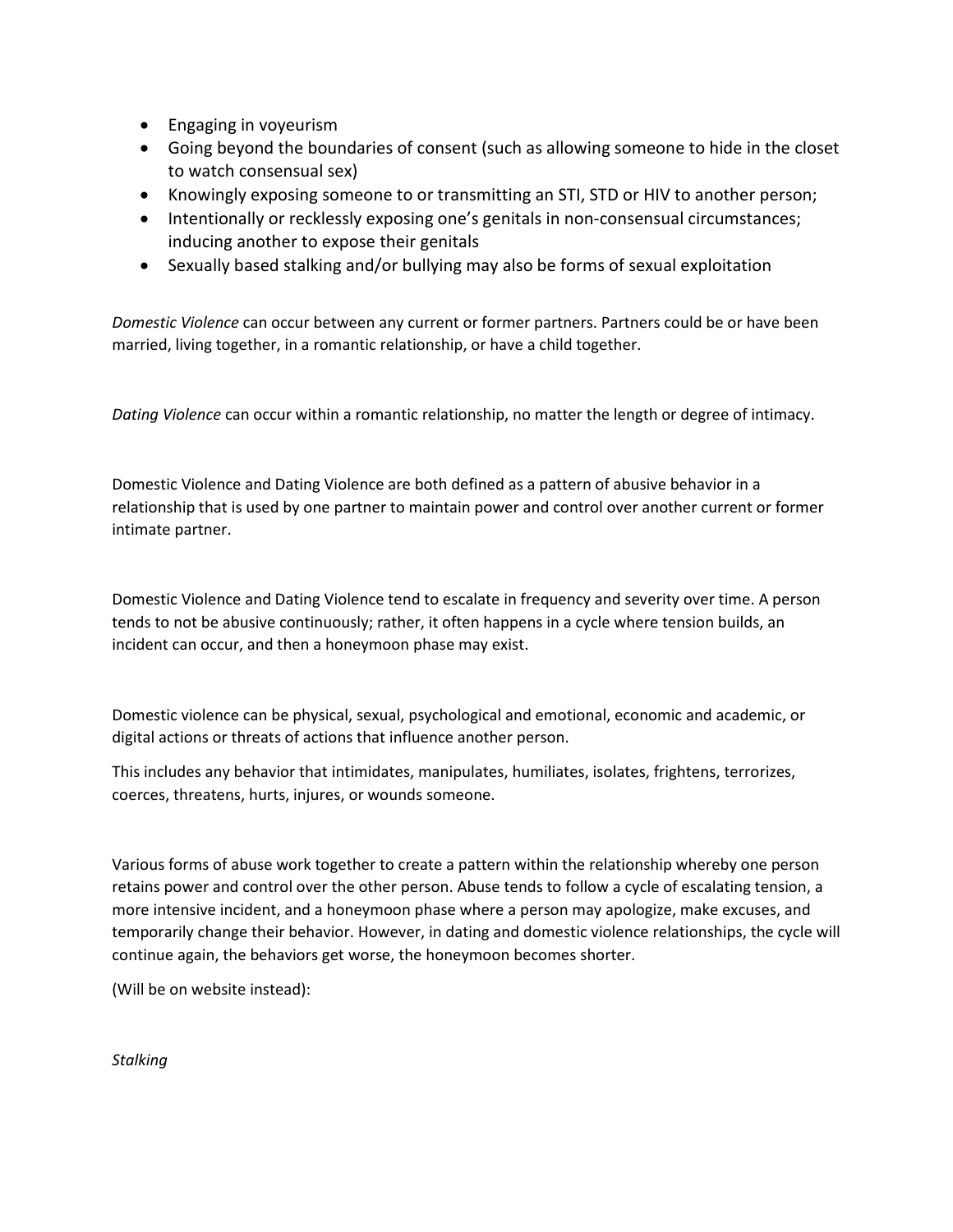A pattern of repeated and unwanted attention, harassment, contact, or any other course of conduct directed at a specific person that would cause a reasonable person to feel fear.

*Stalking* can include:

- Repeated and unwanted attempts to contact an individual through text or voice message, email or social media. This can include attempts to contact an individual through a third-party.
- Repeatedly following or watching an individual
- Repeatedly appearing at one's home, friends, classes and other venues to attempt to interact with the person
- Frightening communications,
- Direct or indirect threats.
- Harassment through the internet.

Stalking is dangerous and can often cause severe and long-lasting emotional and psychological harm to victims. Stalking often escalates over time. Stalking can occur with domestic violence. When stalking occurs in domestic violence, it can increase the risk of homicide. Stalking can lead to sexual assault and even homicide.

For information on what to do if you are being stalked, view this information from SPARC (Stalking Prevention Awareness Resource Center)

https://www.stalkingawareness.org/what-to-do-if-you-are-being-stalked/

Any other University or Code of Conduct policy may fall within this section when a violation is motivated by the actual or perceived membership of the reporting party's membership in a protected class.

# *Reporting Offences Under This Policy*

Carlow University strives to create an environment free from sexual misconduct, harassment, and discrimination. We encourage students to report violations of this policy to the university. The university takes all allegations seriously and acts to determine supports, facts, and equitable resolution.

All Carlow employees (faculty, staff, administrators) are expected to report actual or suspected discrimination or harassment to appropriate officials immediately, though there are some limited exceptions.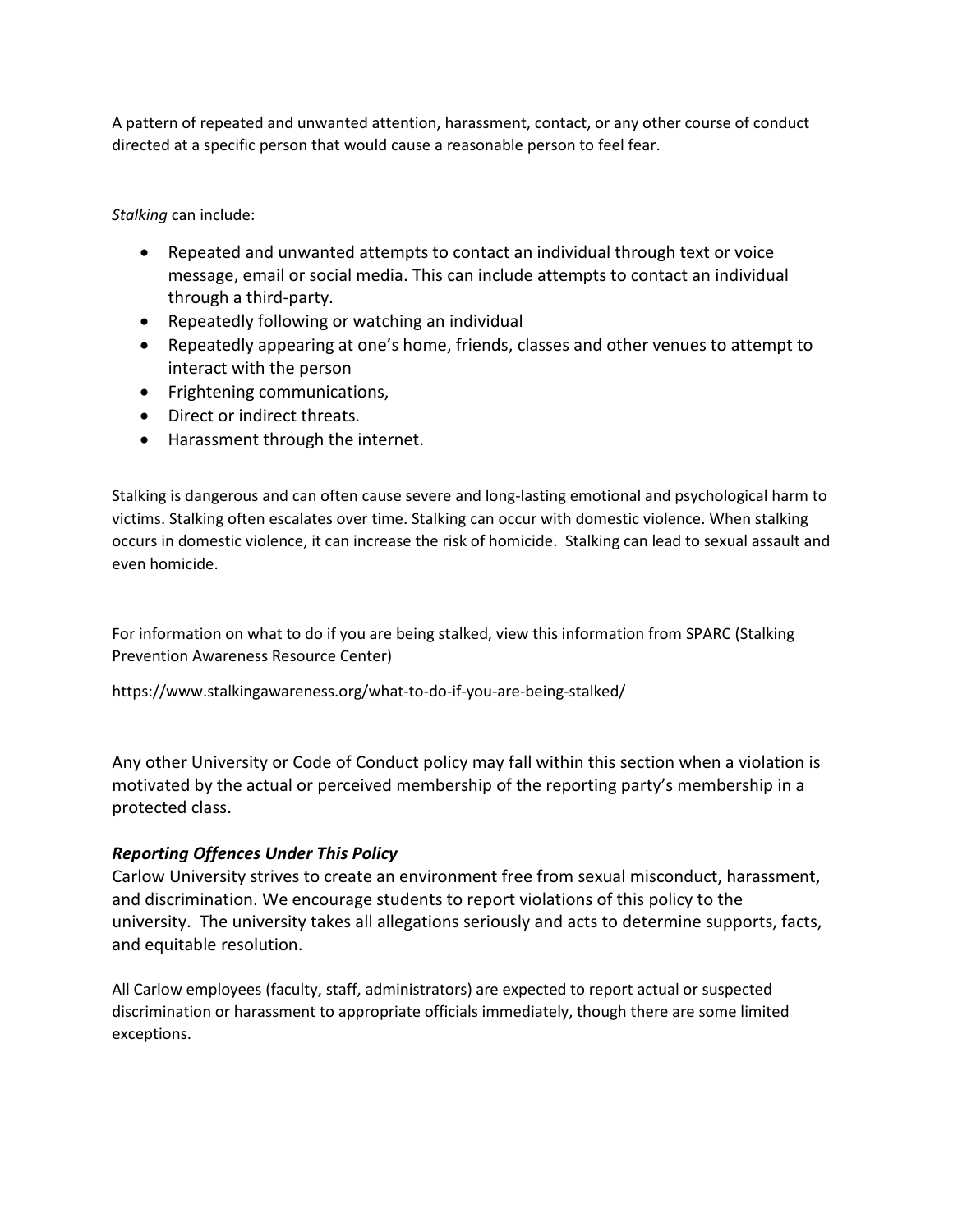In order to make informed choices, it is important to be aware of confidentiality and mandatory reporting requirements when consulting campus resources. On campus, some resources may maintain confidentiality and are not required to report actual or suspected discrimination or harassment. They may offer options and resources without any obligation to inform an outside agency or campus official unless a Complainant has requested the information be shared.

If a Complainant expects formal action in response to their allegations, reporting to any Mandated Reporter can connect them with resources to report crimes and/or policy violations, and these employees will immediately pass reports to the Title IX Coordinator (and/or police, if desired by the Complainant), who will take action when an incident is reported to them.

The following sections describe the reporting options at Carlow for a Complainant or third-party (including parents/guardians when appropriate):

## *Anonymous Notice to Mandated Reporters*

Pennsylvania law requires the university to enable students and others to file anonymous reports. While anonymous reporting may limit the scope of an investigation and the University's ability to pursue such matters, all such reports will be investigated to the extent reasonable and possible. Anonymous reports can be made via the following link: <https://carlow.wufoo.com/forms/r1xcvmwz18mvv1g/>

At the request of a Complainant, notice may be given by a Mandated Reporter to the Title IX Coordinator anonymously, without identification of the Complainant. The Mandated Reporter cannot remain anonymous themselves.

[If a Complainant has requested that a Mandated Reporter maintain the Complainant's anonymity, the Mandated Reporter may do so unless it is reasonable to believe that a compelling threat to health or safety could exist. The Mandated Reporter can consult with the Title IX Coordinator on that assessment without revealing personally identifiable information].

Anonymous notice will be investigated by Carlow University to the extent possible, both to assess the underlying allegation(s) and to determine if supportive measures or remedies can be provided.

However, anonymous notice typically limits Carlow University's ability to investigate, respond, and provide remedies, depending on what information is shared.

When a Complainant has made a request for anonymity, the Complainant's personally identifiable information may be withheld by a Mandated Reporter, but all other details must be shared with the Title IX Coordinator. [Mandated reporters may not be able to maintain requests for anonymity for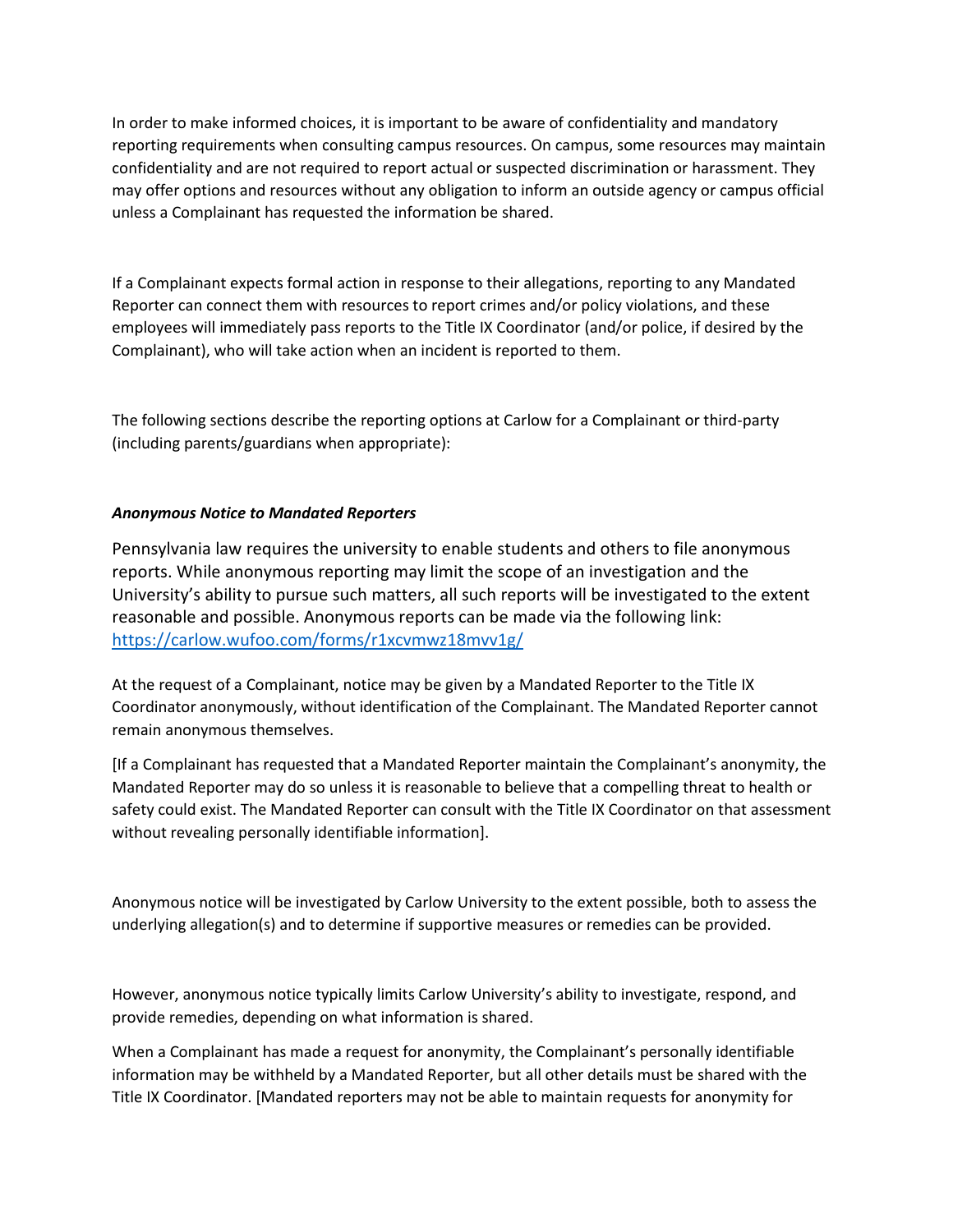Complainants who are minors, elderly, and/or disabled, depending on state reporting of abuse requirements].

## *Mandated Reporters and Formal Notice/Complaints*

All Carlow employees (including student employees), with the exception of those who are designated as Confidential Resources, are Mandated Reporters and must promptly share with the Title IX Coordinator all known details of a report made to them in the course of their employment.

Employees must also promptly share all details of behaviors under this policy that they observe or have knowledge of, even if not reported to them by a Complainant or third-party.

Complainants may want to carefully consider whether they share personally identifiable details with non-confidential Mandated Reporters, as those details must be shared with the Title IX Coordinator.

Generally, disclosures in climate surveys, classroom writing assignments or discussions, human subjects research, or at events such as "Take Back the Night" marches or speak-outs do not provide notice that must be reported to the Coordinator by employees, unless the Complainant clearly indicates that they desire a report to be made or a seek a specific response from Carlow University.

Supportive measures may be offered as the result of such disclosures without formal Recipient action.

Failure of a Mandated Reporter, as described above in this section, to report an incident of harassment or discrimination of which they become aware is a violation of Recipient policy and can be subject to disciplinary action for failure to comply.

Though this may seem obvious, when a Mandated Reporter is engaged in harassment or other violations of this policy, they still have a duty to report their own misconduct, though Carlow University is technically not on notice when a harasser is also a Mandated Reporter unless the harasser does in fact report themselves.

Finally, it is important to clarify that a Mandated Reporter who is themselves a target of harassment or other misconduct under this policy is not required to report their own experience, though they are, of course, encouraged to do so.

If a student reports sexual misconduct to the University Police or campus authorities, they are NOT automatically required to pursue legal action. The University Police, as mandated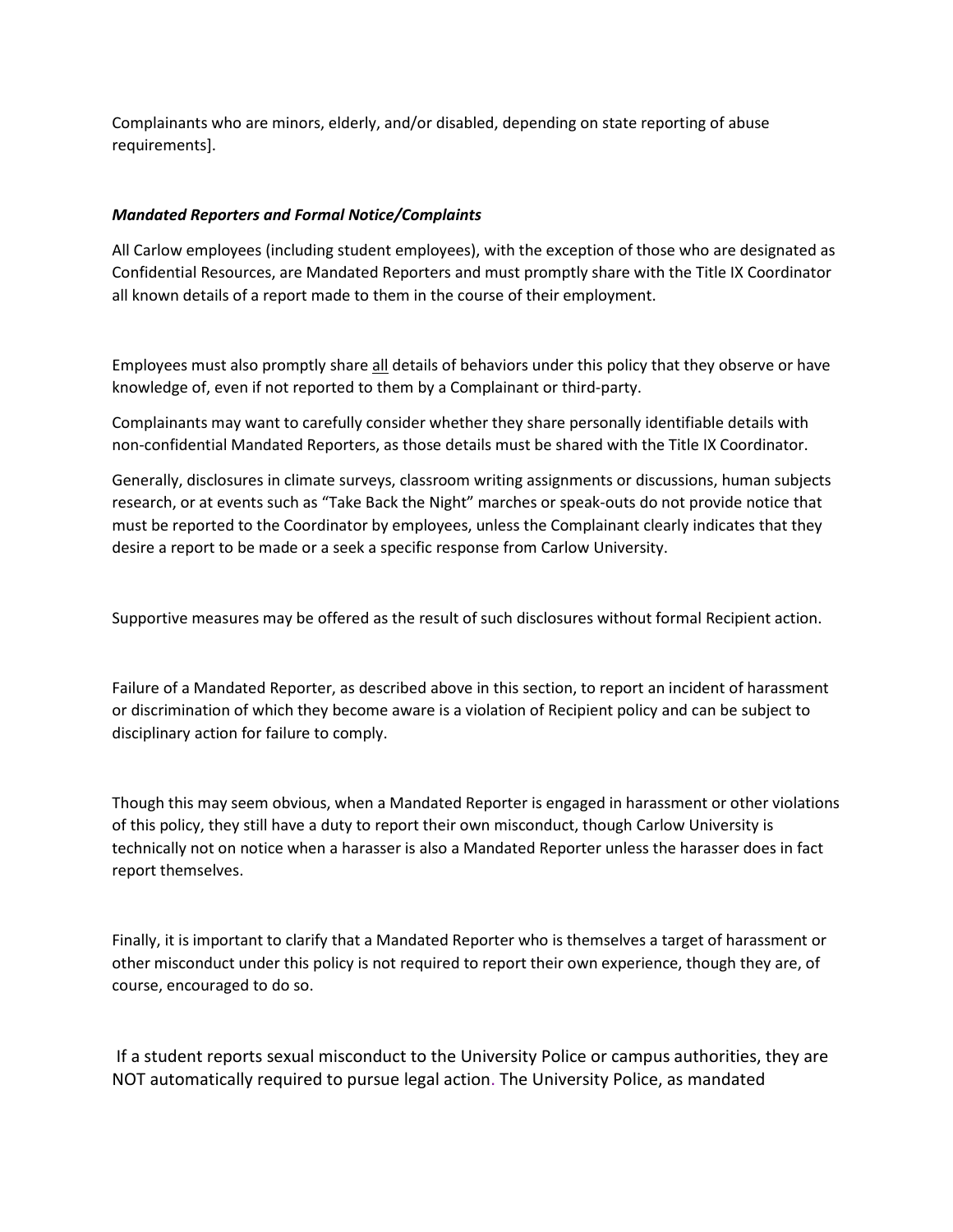reporters, will report the complaint internally. They can also support anyone who wishes to file a criminal complaint through the Pittsburgh Bureau Police.

Internal campus proceedings and external legal processes are conducted independent of each other and the outcome of one does not necessarily influence the other.

## *When a Complainant Does Not Wish to Proceed*

If a Complainant does not wish for their name to be shared, does not wish for an investigation to take place, or does not want a formal complaint to be pursued, they may make such a request to the Title IX Coordinator, who will evaluate that request in light of the duty to ensure the safety of the campus and to comply with state or federal law.

The Title IX Coordinator has ultimate discretion over whether Carlow University proceeds when the Complainant does not wish to do so, and the Title IX Coordinator may sign a formal complaint to initiate a grievance process upon completion of an appropriate violence risk assessment.

The Title IX Coordinator's decision should be based on results of the violence risk assessment that show a compelling risk to health and/or safety that requires Carlow University to pursue formal action to protect the community.

A compelling risk to health and/or safety may result from evidence of patterns of misconduct, predatory conduct, threats, abuse of minors, use of weapons, and/or violence. Recipients may be compelled to act on alleged employee misconduct irrespective of a Complainant's wishes.

The Title IX Coordinator must also consider the effect that non-participation by the Complainant may have on the availability of evidence and Carlow University's ability to pursue a Formal Grievance Process fairly and effectively.

When the Title IX Coordinator executes the written complaint, they do not become the Complainant. The Complainant is the individual who is alleged to be the victim of conduct that could constitute a violation of this policy.

When Carlow proceeds, the Complainant (or their Advisor) may have as much or as little involvement in the process as they wish. The Complainant retains all rights of a Complainant under this Policy irrespective of their level of participation. Typically, when the Complainant chooses not to participate, the Advisor may be appointed as proxy for the Complainant throughout the process, acting to ensure and protect the rights of the Complainant.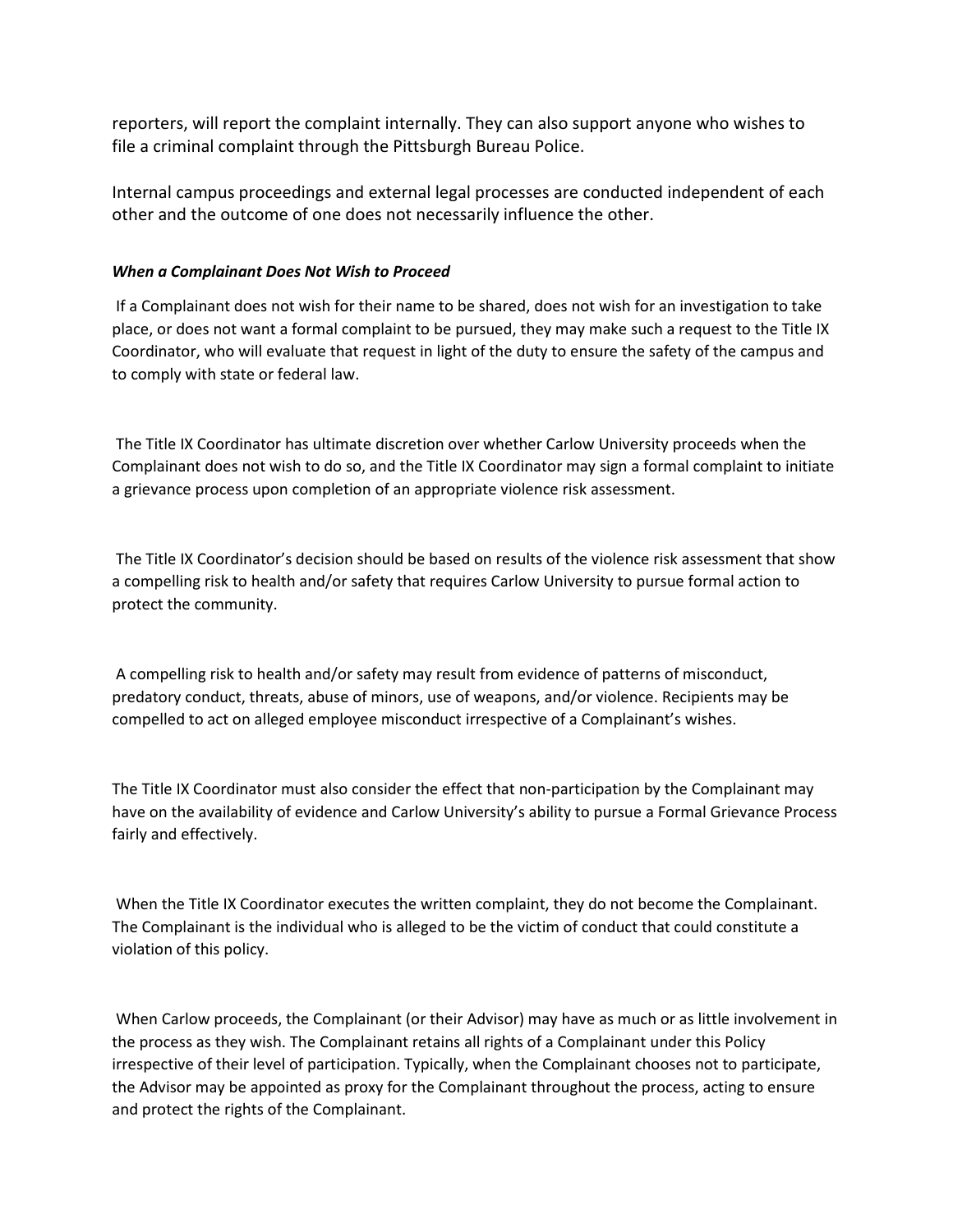Note that Carlow's ability to remedy and respond to notice may be limited if the Complainant does not want the Carlow to proceed with an investigation and/or grievance process. The goal is to provide the Complainant with as much control over the process as possible, while balancing Carlow's obligation to protect its community.

In cases in which the Complainant requests confidentiality/no formal action and the circumstances allow Carlow to honor that request, Carlow University will offer informal resolution options (see below), supportive measures, and remedies to the Complainant and the community, but will not otherwise pursue formal action.

 If the Complainant elects to take no action, they can change that decision if they decide to pursue a formal complaint at a later date. Upon making a formal complaint, a Complainant has the right, and can expect, to have allegations taken seriously by Recipient, and to have the incidents investigated and properly resolved through these procedures.

## *Federal Timely Warning Obligations*

Parties reporting sexual assault, domestic violence, dating violence, and/or stalking should be aware that under the Clery Act, Recipient must issue timely warnings for incidents reported to them that pose a serious or continuing threat of bodily harm or danger to members of the campus community.

Carlow University will ensure that a Complainant's name and other identifying information is not disclosed, while still providing enough information for community members to make safety decisions in light of the potential danger.

## *False Allegations and Evidence*

Deliberately false and/or malicious accusations under this policy, as opposed to allegations which, even if erroneous, are made in good faith, are a serious offense and will be subject to appropriate disciplinary action.

Additionally, witnesses and parties knowingly providing false evidence, tampering with or destroying evidence after being directed to preserve such evidence, or deliberately misleading an official conducting an investigation can be subject to discipline under Recipient policy.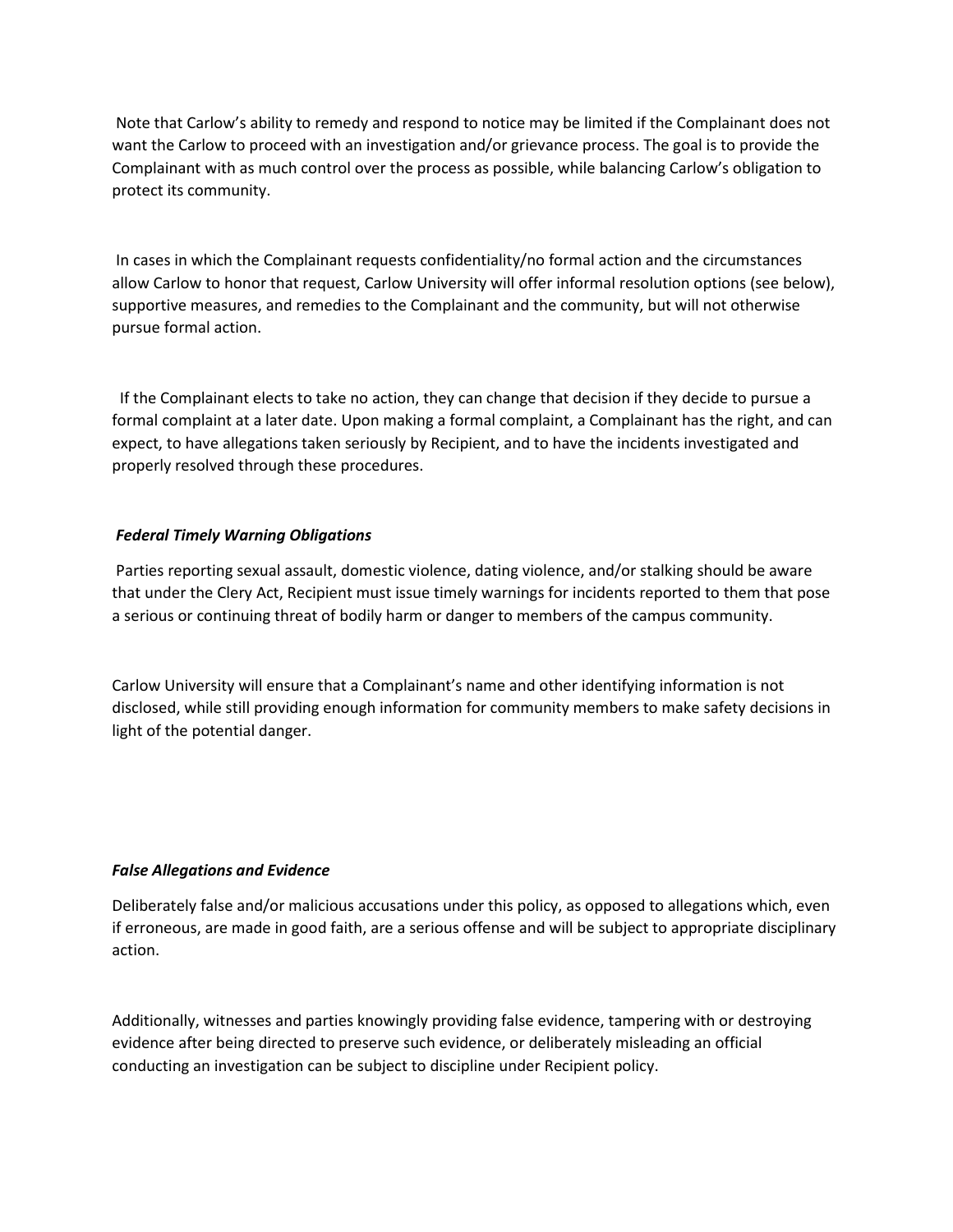#### *Amnesty for Complainants and Witnesses*

The Carlow community encourages the reporting of misconduct and crimes by Complainants and witnesses. Sometimes, Complainants or witnesses are hesitant to report to Recipient officials or participate in grievance processes because they fear that they themselves may be in violation of certain policies, such as underage drinking or use of illicit drugs at the time of the incident. Respondents may hesitate to be forthcoming during the process for the same reasons.

It is in the best interests of the Carlow community that Complainants choose to report misconduct to Carlow officials, that witnesses come forward to share what they know, and that all parties be forthcoming during the process.

To encourage reporting and participation in the process, Recipient maintains a policy of offering parties and witnesses amnesty from minor policy violations – such as underage consumption of alcohol or the use of illicit drugs – related to the incident.

Amnesty does not apply to more serious allegations such as physical abuse of another or illicit drug distribution. The decision not to offer amnesty to a Respondent is based on neither sex nor gender, but on the fact that collateral misconduct is typically addressed for all students within a progressive discipline system, and the rationale for amnesty – the incentive to report serious misconduct – is rarely applicable to Respondent with respect to a Complainant.

**Students:** Sometimes, students are hesitant to assist others for fear that they may get in trouble themselves (for example, an underage student who has been drinking or using marijuana might hesitate to help take an individual who has experienced sexual misconduct to the [Campus Police]).

Carlow University maintains a policy of amnesty for students who offer help to others in need. [While policy violations cannot be overlooked, Carlow University may provide purely educational options with no official disciplinary finding, rather than punitive sanctions, to those who offer their assistance to others in need.]

**Employees:[1]** Sometimes, employees are hesitant to report harassment or discrimination they have experienced for fear that they may get in trouble themselves. For example, an employee who has violated the consensual relationship policy and is then assaulted in the course of that relationship might hesitate to report the incident to Recipient officials.

Carlow may, at its discretion, offer employee Complainants amnesty from such policy violations (typically more minor policy violations) related to the incident. Amnesty may also be granted to Respondents and witnesses on a case-by-case basis]. Students have no time restrictions on when they can formally report incidents. However, if a report is made soon after an incident takes place, evidence can be preserved that can help with the investigation. Additionally, once a report is made the university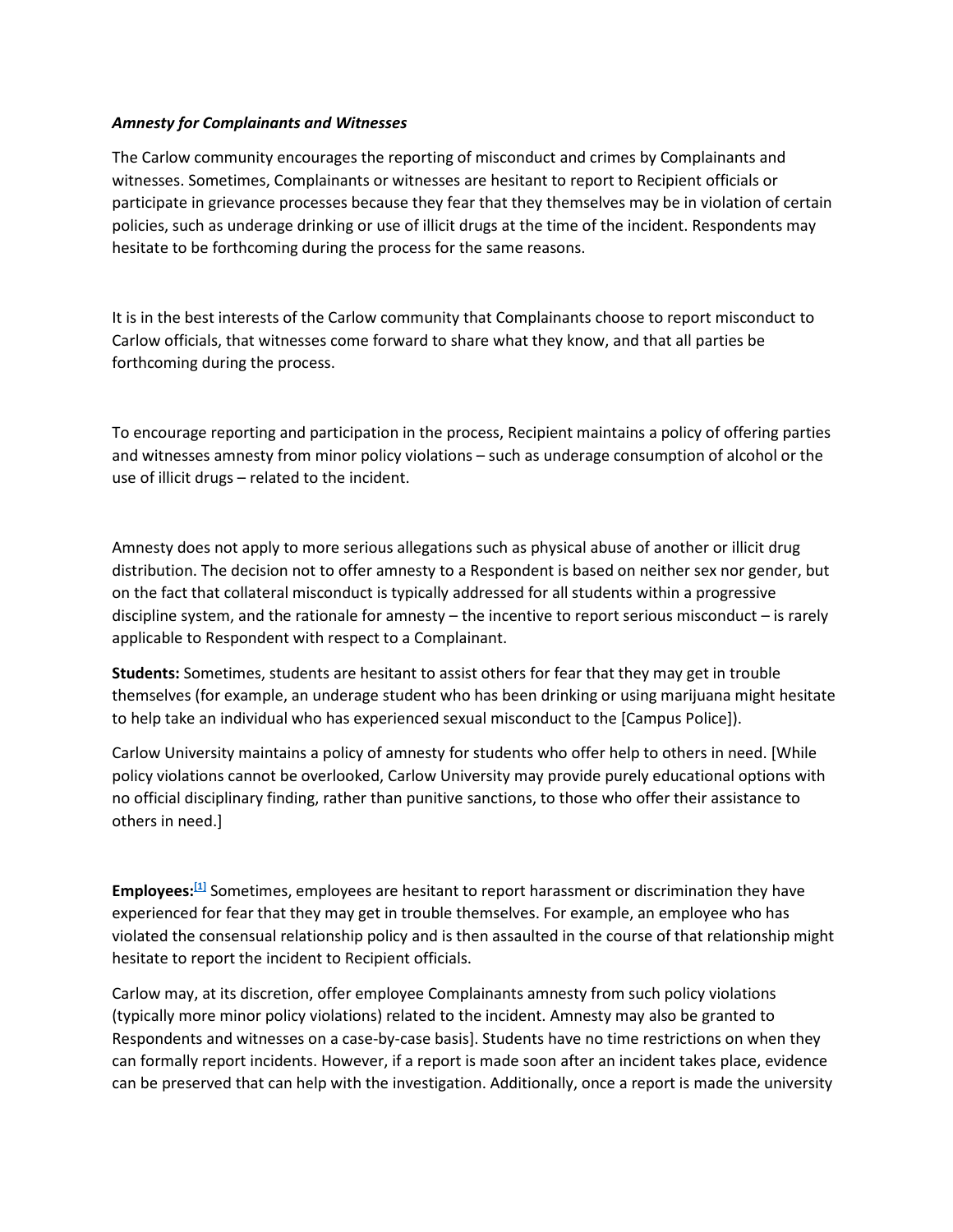can provide students with supportive measures. Note supportive measures (with both confidential and formal).

## *Resolution Process Overview*

Carlow University will act on any formal or informal notice/complaint of violation of the policy on Equal Opportunity, Harassment, and Nondiscrimination ("the Policy") that is received by the Title IX Coordinator or any other Official with Authority.

For qualifying allegations of sexual harassment (including sexual assault, dating violence, domestic violence, and stalking, as defined above) involving students, staff, administrator, or faculty members, procedures consistent with 2020 Title IX regulations will be applied.

Alleged violation of policy not determined to fall within Title IX jurisdiction qualification will be reviewed.

Process B can also apply to sexual harassment (including sexual assault, dating violence, domestic violence, and stalking as defined above) when jurisdiction does not fall within Process A, as determined by the Title IX Coordinator.

Unionized/other categorized employees are subject to the terms of their agreements/employees' rights to the extent those agreements do not conflict with federal or state compliance obligations.

The procedures below may be used to address collateral misconduct arising from the investigation of or occurring in conjunction with reported misconduct (e.g., vandalism, physical abuse of another). All other allegations of misconduct unrelated to incidents covered by the Policy will be addressed through procedures elaborated in the student, faculty, and staff handbooks.

## *Notice/Complaint*

Upon receipt of a complaint or notice to the Title IX Coordinator of an alleged violation of the Policy, Carlow University will initiate a prompt initial assessment to determine the next steps the University needs to take.

The University will initiate at least one of three responses: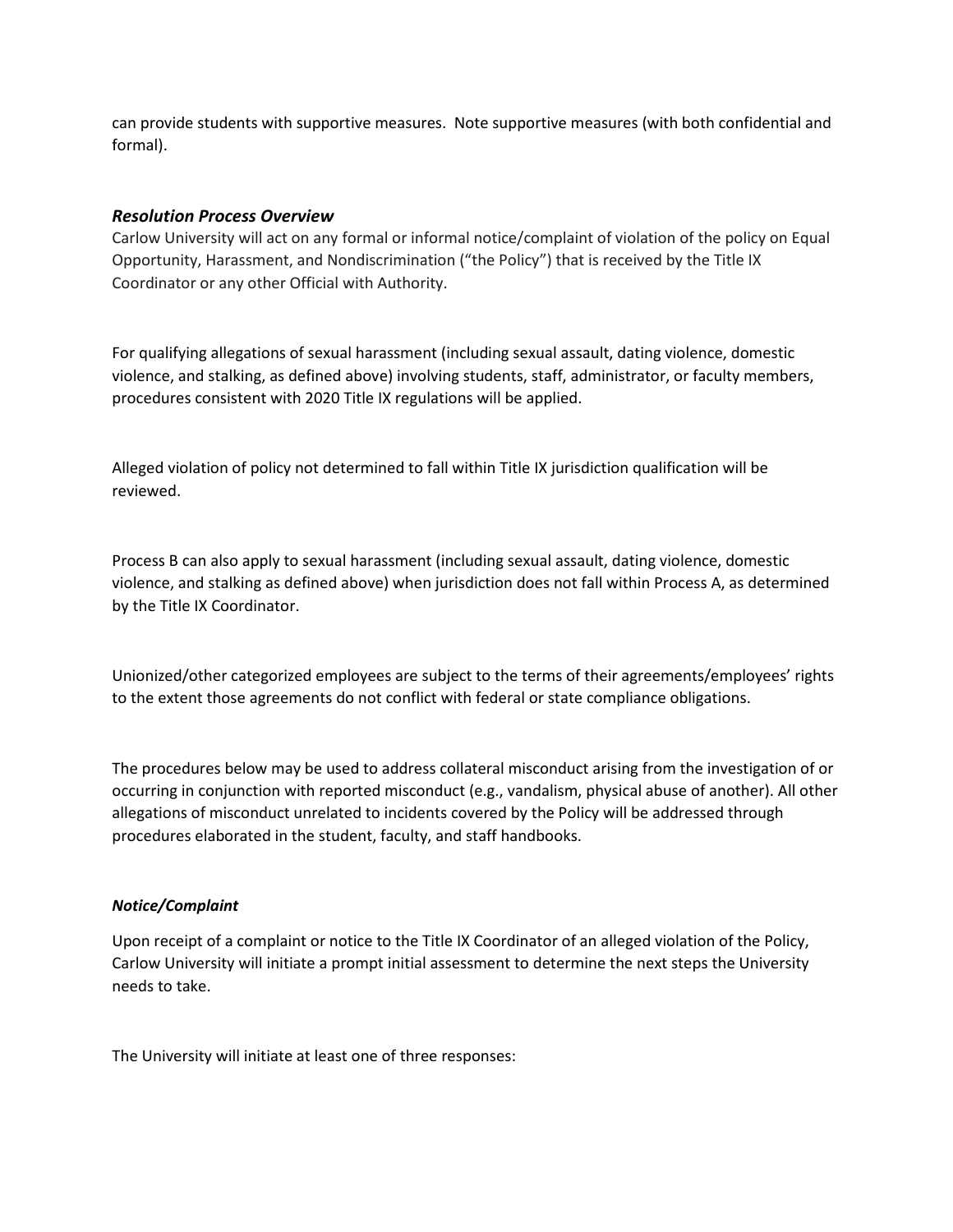- 1) Offering supportive measures because the Complainant does not want to proceed formally; and/or
- 2) An informal resolution; and/or
- 3) A Formal Grievance Process including an investigation and a hearing.

The investigation and grievance process will determine whether the Policy has been violated. If so, the University will promptly implement effective remedies designed to ensure that it is not deliberately indifferent to harassment or discrimination, their potential recurrence, or their effects.

Please see the Title IX Coordinator, deputies, and other support personnel for full details on the procedures. OR add this just before - Procedures are being finalized and will be posted soon.

## *Retaliation (ATIXA)*

Protected activity under this policy includes reporting an incident that may implicate this policy, participating in the grievance process, supporting a Complainant or Respondent, assisting in providing information relevant to an investigation, and/or acting in good faith to oppose conduct that constitutes a violation of this Policy.

Acts of alleged retaliation should be reported immediately to the Title IX Coordinator and will be promptly investigated. Recipient is prepared to take appropriate steps to protect individuals who fear that they may be subjected to retaliation.

It is prohibited for Recipient or any member of Recipient's community to take materially adverse action by intimidating, threatening, coercing, harassing, or discriminating against any individual for the purpose of interfering with any right or privilege secured by law or policy, or because the individual has made a report or complaint, testified, assisted, or participated or refused to participate in any manner in an investigation, proceeding, or hearing under this policy and procedure.

Charges against an individual for code of conduct violations that do not involve sex discrimination or sexual harassment but arise out of the same facts or circumstances as a report or complaint of sex discrimination, or a report or complaint of sexual harassment, for the purpose of interfering with any right or privilege secured by Title IX, constitutes retaliation.

The exercise of rights protected under the First Amendment does not constitute retaliation.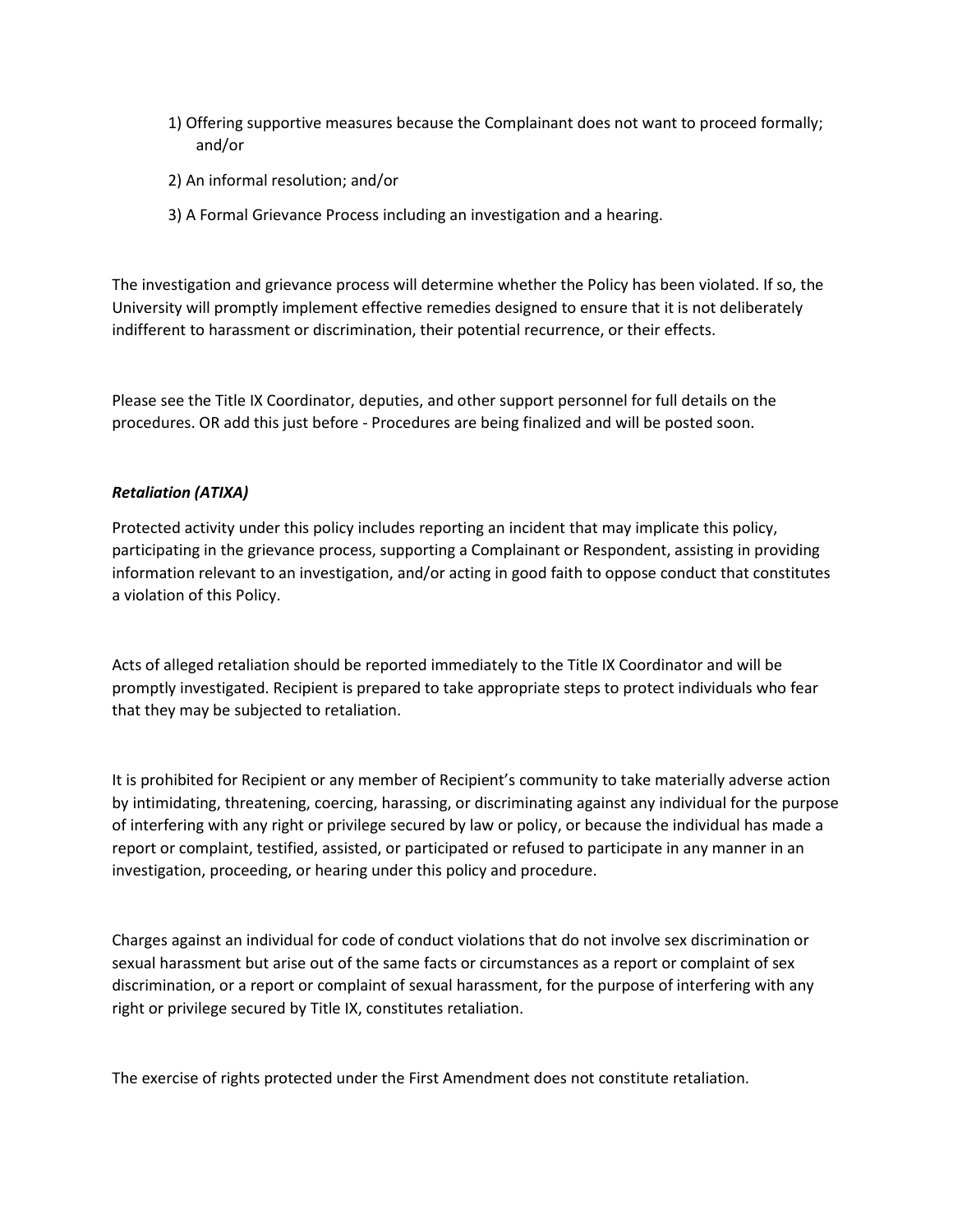Charging an individual with a code of conduct violation for making a materially false statement in bad faith in the course of a grievance proceeding under this policy and procedure does not constitute retaliation, provided that a determination regarding responsibility, alone, is not sufficient to conclude that any party has made a materially false statement in bad faith.

# *Initial Assessment*

Following receipt of notice or a complaint of an alleged violation of this Policy, the Title IX Coordinator<sup>19</sup> engages in an initial assessment, which is typically one to five business days in duration. The steps in an initial assessment can include:

- If notice is given, the Title IX Coordinator seeks to determine if the person impacted wishes to make a formal complaint, and will assist them to do so, if desired.
	- $\circ$  If they do not wish to do so, the Title IX Coordinator determines whether to initiate a complaint because a violence risk assessment indicates a compelling threat to health and/or safety within the campus community.
- If a formal complaint is received, the Title IX Coordinator assesses its sufficiency and works with the Complainant to make sure it is correctly completed.
- The Title IX Coordinator reaches out to the Complainant to offer supportive measures.
- The Title IX Coordinator works with the Complainant to ensure they are aware of the right to have an Advisor.
- The Title IX Coordinator works with the Complainant to determine whether the Complainant prefers a supportive and remedial response, an informal resolution option, or a formal investigation and grievance process.
	- $\circ$  If a supportive and remedial response is preferred, the Title IX Coordinator works with the Complainant to identify their wishes and then seeks to facilitate implementation. No Formal Grievance Process is initiated, though the Complainant can elect to initiate one later, if desired.
	- $\circ$  If an informal resolution option is preferred, the Title IX Coordinator assesses whether the complaint is suitable for informal resolution, and may seek to determine if the Respondent is also willing to engage in informal resolution.
	- $\circ$  If a Formal Grievance Process is preferred, the Title IX Coordinator determines if the misconduct alleged falls within the jurisdiction and scope of Title IX:
- If it does, the Title IX Coordinator will initiate the formal investigation and grievance process, directing the investigation to address:
- an incident, and/or
- a pattern of alleged misconduct, and/or
- a culture/climate issue, based on the nature of the complaint. If it does not, the Title IX Coordinator determines that Title IX does not apply (and will "dismiss" that aspect of the complaint, if any), assesses which policies may apply, and will refer the matter to the student code of conduct process. Please note that dismissing a complaint under Title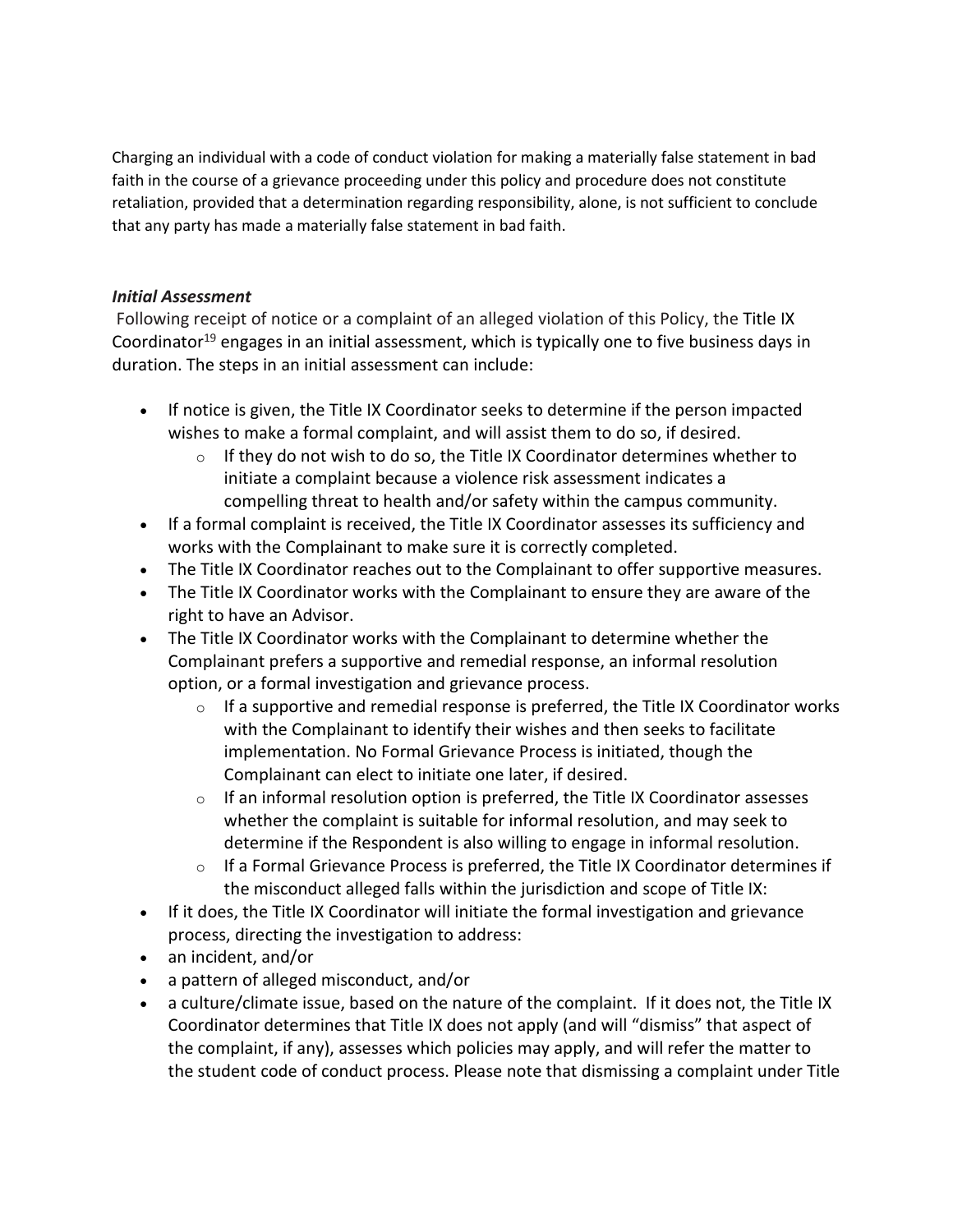IX is just procedural requirement, and does not limit Carlow University's authority to address a complaint with an appropriate process and remedies.

# *Dismissal (Mandatory and Discretionary)20*

Carlow University must dismiss a formal complaint or any allegations therein if, at any time during the investigation or hearing, it is determined that:

- 1. The conduct alleged in the formal complaint would not constitute sexual harassment as defined in the Policy hereinabove, even if proved; and/or
- 2. The conduct did not occur in an educational program or activity controlled by Carlow University (including buildings or property controlled by recognized student organizations), and/or Carlow University does not have control of the Respondent; and/or
- 3. The conduct did not occur against a person in the United States; and/or
- 4. At the time of filing a formal complaint, a complainant is not participating in or attempting to participate in the education program or activity of Carlow University.

Carlow University may dismiss a formal complaint or any allegations therein if, at any time during the investigation or hearing:

- 1. A Complainant notifies the Title IX Coordinator in writing that the Complainant would like to withdraw the formal complaint or any allegations therein; or
- 2. The Respondent is no longer enrolled in or employed by Carlow University; or
- 3. Specific circumstances prevent Carlow University from gathering evidence sufficient to reach a determination as to the formal complaint or allegations therein.

Upon any dismissal, Carlow University will promptly send written notice of the dismissal and the rationale for doing so simultaneously to the parties.

This dismissal decision, and a decision not to dismiss, is appealable by any party under the procedures for appeal below. A Complainant who decided to withdraw a complaint may later request to reinstate it or refile it.

# *Counterclaims*

Carlow University is obligated to ensure that the grievance process is not abused for retaliatory purposes. Carlow University permits the filing of counterclaims but uses an initial assessment, described above, to assess whether the allegations in the counterclaim are made in good faith. Counterclaims by the Respondent may be made in good faith, but are, on occasion, also made for purposes of retaliation. Counterclaims made with retaliatory intent will not be permitted. Counterclaims determined to have been reported in good faith will be processed using the grievance procedures below. Investigation of such claims may take place after resolution of the underlying initial allegation, in which case a delay may occur.

Counterclaims may also be resolved through the same investigation as the underlying allegation, at the discretion of the Title IX Coordinator. When counterclaims are not made in good faith, they will be considered retaliatory and may constitute a violation of this policy.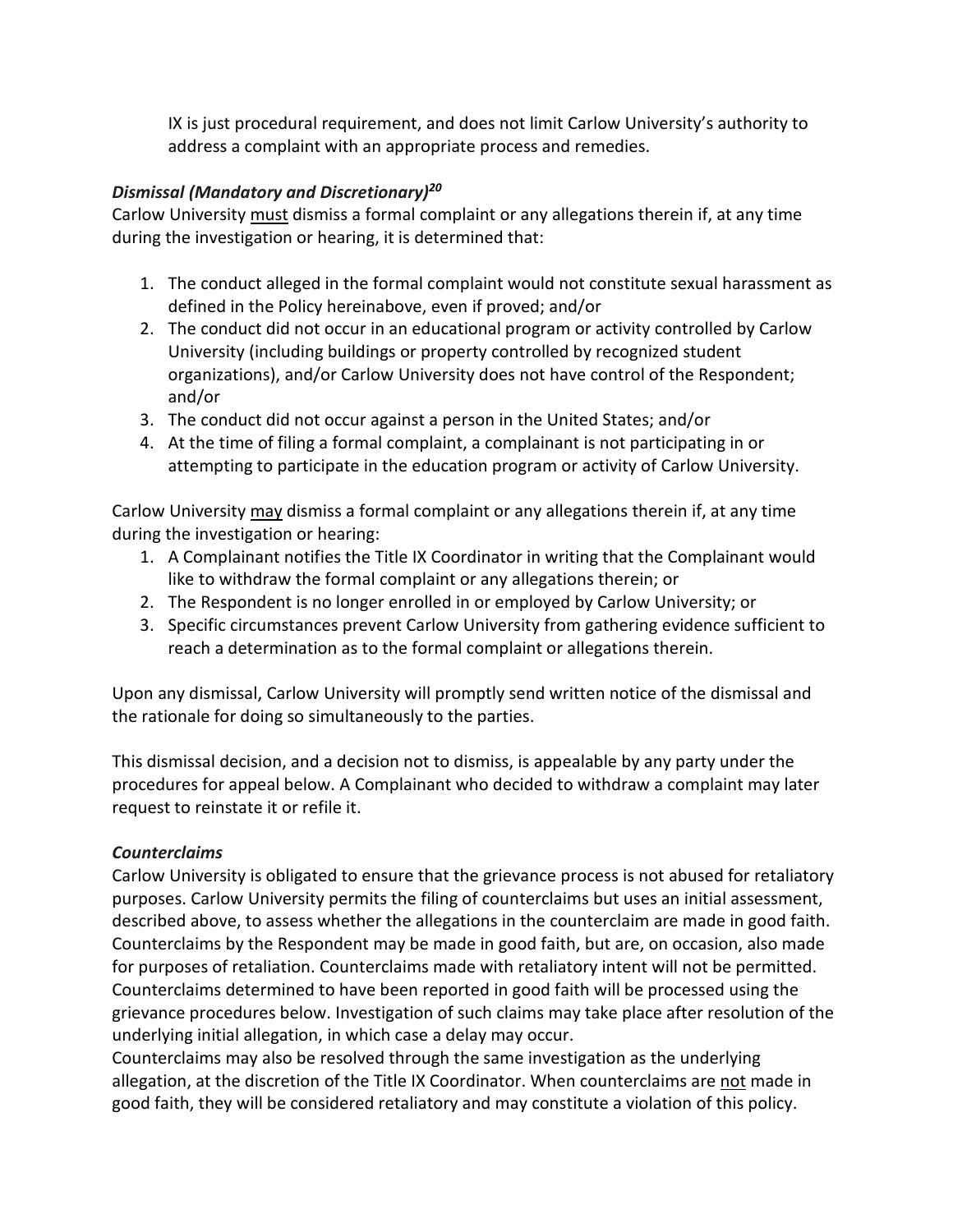# *Right to an Advisor*

The parties may each have an Advisor<sup>21</sup> of their choice present with them for all meetings and interviews within the resolution process if they so choose. The parties may select whoever they wish to serve as their Advisor if the Advisor is eligible and available.

Choosing an Advisor who is also a witness in the process creates potential for bias and conflictof-interest. A party who chooses an Advisor who is also a witness can anticipate that issues of potential bias will be explored by the hearing Decision-maker(s).

Carlow University may permit parties to have more than one advisor upon special request to the Title IX Coordinator. The decision to grant this request is at the sole discretion of the Title IX Coordinator and will be granted equitably to all parties.

## *Who Can Serve as an Advisor*

The Advisor may be a friend, mentor, family member, attorney, or any other individual a party chooses to advise, support, and/or consult with them throughout the resolution process. The parties may choose Advisors from inside or outside of Carlow University community.

The Title IX Coordinator will also offer to assign a trained Advisor for any party if the party so chooses. If the parties choose an Advisor from the pool available from Carlow University, the Advisor will be trained by Carlow University and be familiar with Carlow University's resolution process.

Parties also have the right to choose not to have an Advisor in the initial stages of the resolution process, prior to a hearing.

# *Advisor's Role*

The parties may be accompanied by their Advisor in all meetings and interviews at which the party is entitled to be present, including intake and interviews. Advisors should help the parties prepare for each meeting and are expected to advise ethically, with integrity, and in good faith.

Carlow University cannot guarantee equal Advisory rights, meaning that if one party selects an Advisor who is an attorney, but the other party does not or cannot afford an attorney, Carlow University is not obligated to provide an attorney.

Any Advisor who oversteps their role as defined by this policy will be warned only once. If the Advisor continues to disrupt or otherwise fails to respect the limits of the Advisor role, the meeting will be ended, or other appropriate measures implemented. Subsequently, the Title IX Coordinator will determine how to address the Advisor's non-compliance and future role.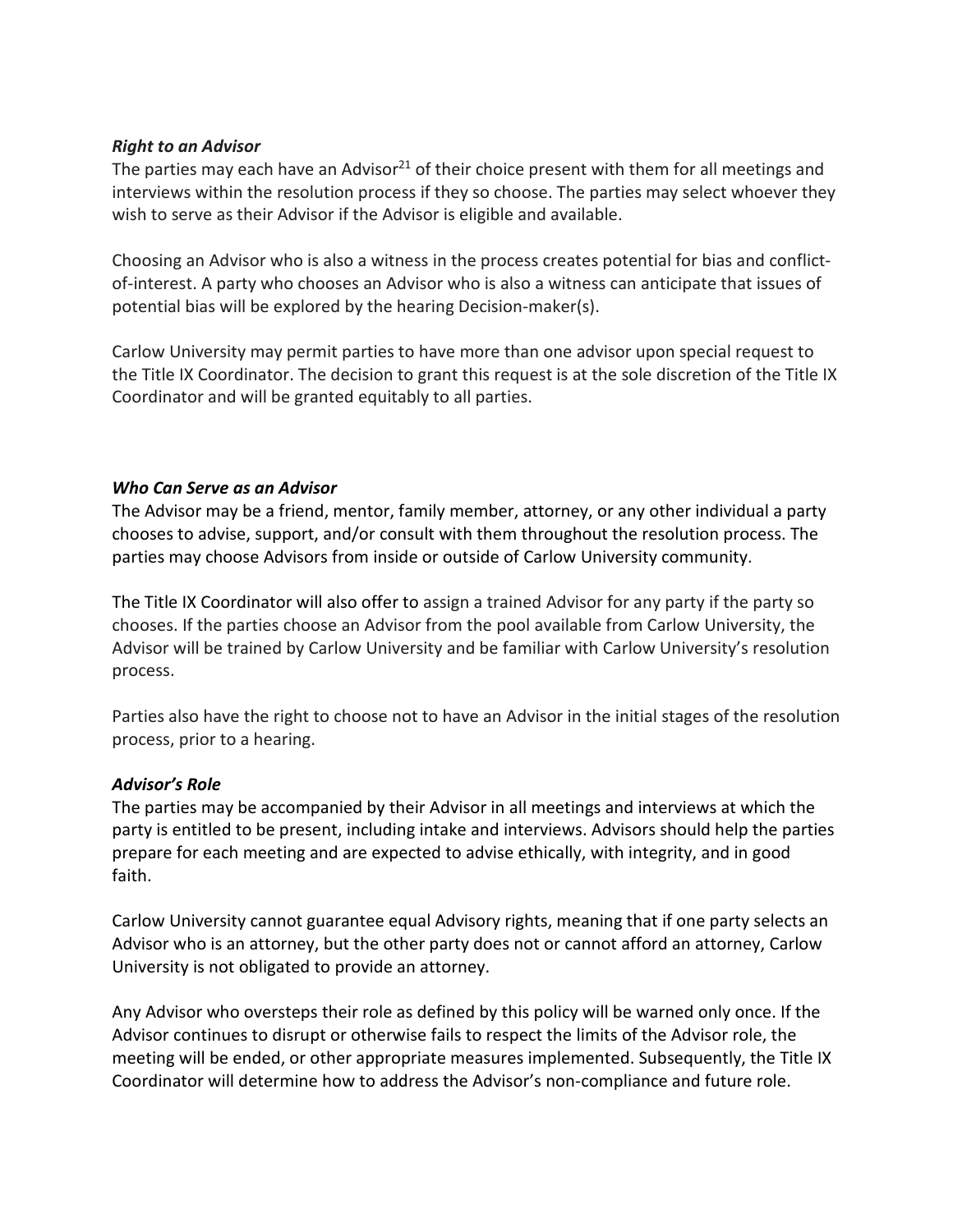# **ATIXA 2020 ONE POLICY, TWO PROCEDURES MODEL USE AND ADAPTATION OF THIS MODEL WITH CITATION TO ATIXA IS PERMITTED THROUGH A LIMITED LICENSE TO CARLOW UNIVERSITY.**

# **ALL OTHER RIGHTS RESERVED.**

## **©2020. ATIXA**

Appendix A – Examples of Prohibited Behaviors

Behaviors falling under the Sex Discrimination policy can include, but are not limited to:

- Intimidation, defined as implied threats or acts that cause an unreasonable fear of harm in another;
- Hazing, defined as acts likely to cause physical or psychological harm or social ostracism to any person within the university community, when related to the admission, initiation, pledging, joining, or any other group-affiliation activity.
- Bullying, defined as repeated and/or severe aggressive behavior likely to intimidate or intentionally hurt, control or diminish another person, physically or mentally; stalking; repetitive and menacing, pursuit, following, harassing, and/or interfering with the peace and/or safety of another .

Some examples of possible Sexual Harassment include:

- graphic commentary about an individual's body, sexual prowess, or sexual deficiencies
- leering; whistling; touching; pinching;
- assault;
- coerced sexual acts;
- suggestive, insulting or obscene comments or gestures;
- displaying sexually suggestible objects or pictures.

Threatening or causing physical harm, extreme verbal abuse, or other conduct which threatens or endangers the health or safety of any person.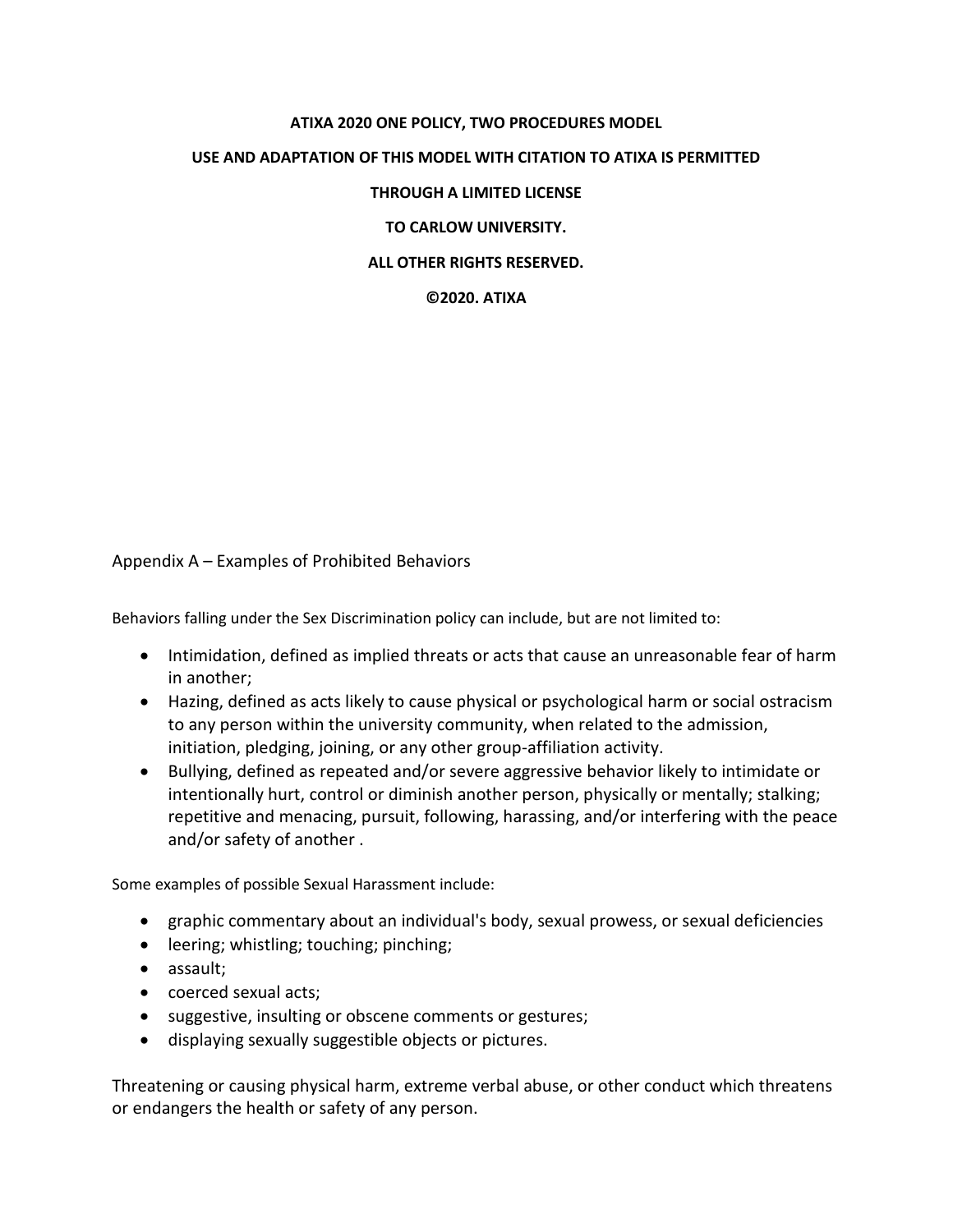Examples of Quid Pro Quo harassment include:

- an attempt to coerce an unwilling person into a sexual relationship;
- to repeatedly subject a person to egregious, unwelcome sexual attention;
- to punish a refusal to comply with a sexual based request;
- to condition a benefit on submitting to sexual advances;
- sexual violence; intimate partner violence, stalking;
- gender-based bullying.

Some examples of abuse include, but not limited to:

Physical Abuse:

- hitting, grabbing, pushing, punching, pinning someone down attempting to strangle or choke,
- throwing objects and punching walls, threats of using physical force against you or loved ones.

Psychological and emotional abuse:

- isolating a person from family and friends (through monitoring whereabouts, causing rifts, using excessive jealousy),
- making a person feel bad about themselves, humiliating someone,
- gaslighting changing the way someone thinks about themself making someone feel guilty, constant criticism and put downs,
- controlling the way one dresses, who one sees and where one goes,
- threatening to take children away for leaving the relationship.

Economic and academic abuse:

- disrupting one's ability to go to work or school,
- making it difficult for one to succeed at work or school,
- controlling finances

Sexual abuse:

- manipulating one to engage in sexual activity through guilt, lies, and pressure,
- forcing or intimidating someone to have sexual relations,
- tampering with contraception,
- making a person feel bad about themselves sexually and their sexual decisions.

Digital abuse: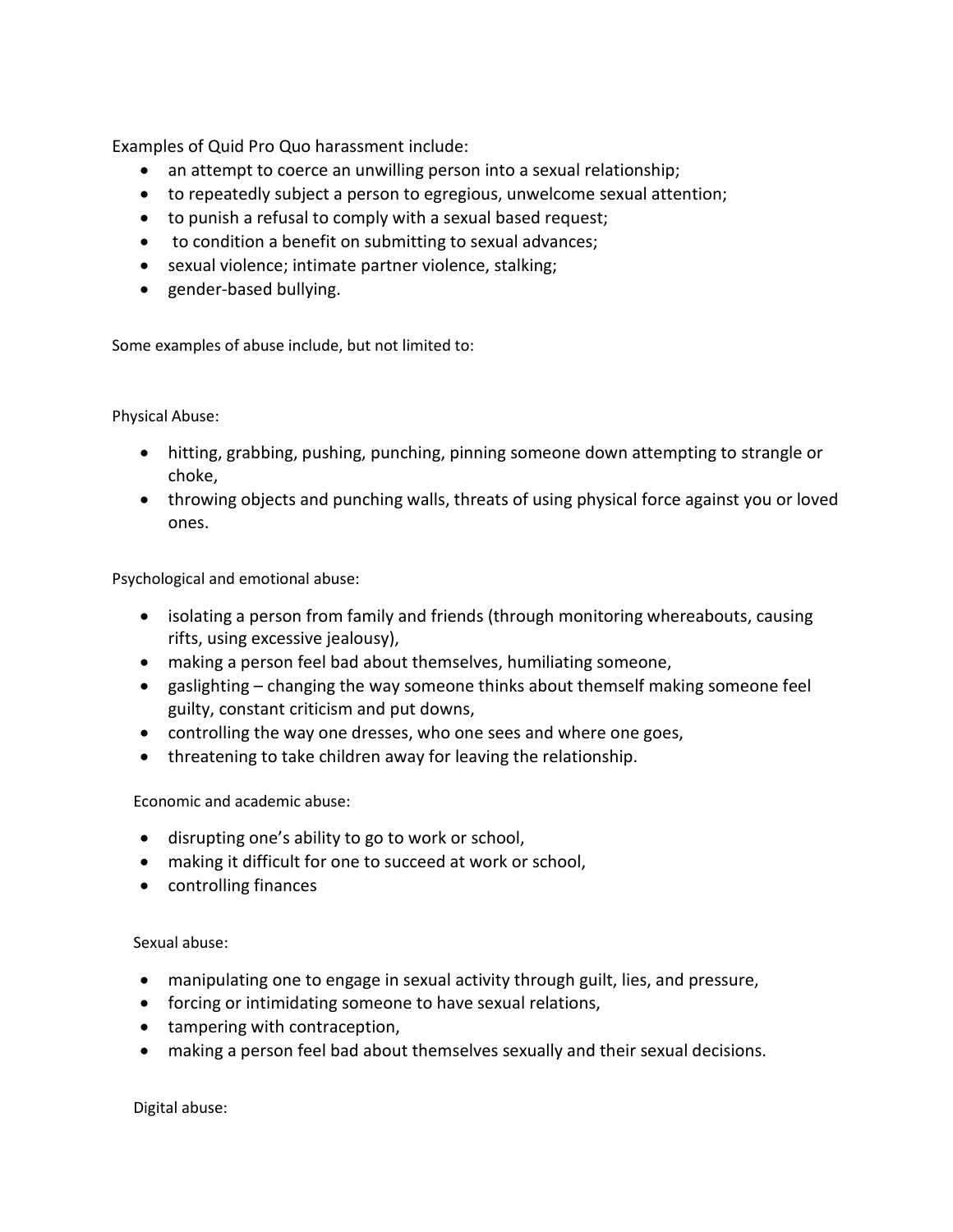Using of technology, such as smartphones, the internet, or social media to intimate, harass, threaten, or isolate a victim.

- Tracking where someone goes through their phones and social media posts,
- Spreading rumors over social media,
- Constantly attempting to contact you
- Derogatory comments to your posts.

Appendix B – Resources for those experiencing prohibited behaviors Warning Signs of Abuse https://www.wcspittsburgh.org/signs-of-abuse/

\*For help, support or more information,

Women's Center and Shelter of Greater Pittsburgh

[Website](https://www.wcspittsburgh.org/)

Call 24-hour hotline: 412-687-8005

Text: 413-744-4775

Chat: <https://www.wcspittsburgh.org/>

[Filing a Protection From Abuse Order](https://www.wcspittsburgh.org/legal-advocacy/)

[Resources on Domestic Violence](https://www.wcspittsburgh.org/resources/) 

Download for Apple [R U Safe App Download \(Apple Store\)](https://apps.apple.com/us/app/rusafe/id738019287?ign-mpt=uo%3D4)

Download for Android [R U Safe App Download \(Android\)](https://play.google.com/store/apps/details?id=com.newton.WomenShelter)

[Love is Respect Safety Plan](https://www.loveisrespect.org/for-yourself/safety-planning/interactive-safety-plan/)

[Blackburn Women's Center \(Greensburg\)](https://www.blackburncenter.org/get-help)

[The VOICE \(Cranberry\)](https://www.domesticshelters.org/help/pa/cranberry-township/16066/victim-outreach-intervention-center-voice)

#### **Student Conduct Review and Grievance Procedures – Title IX Process**

**NOTE:** New Title IX regulations were provided in May 2020, becoming effective August 14, 2020. Given the extensive requirements under the newly revised Title IX regulations, the University is continuing to fine tune the presentation of the policy and procedures for receiving, addressing, and resolving disputes. Therefore, what follows will be expanded and organized more effectively from what is below, these being the minimum standards for procedural resolution that participants can expect.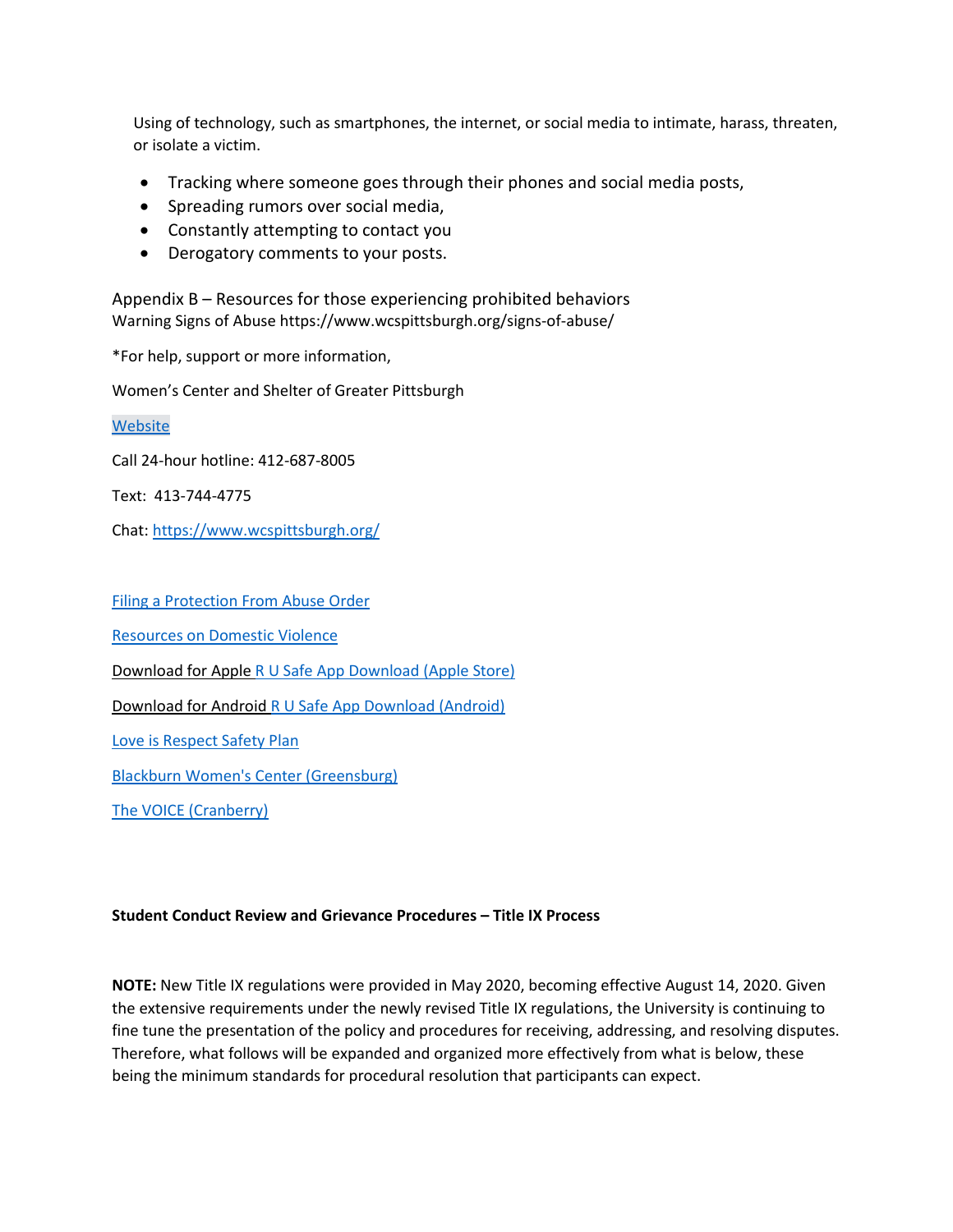For those incidents that are determined by the Title IX Coordinator to fall within the jurisdiction of the Title IX regulations, the following procedures will apply:

Grievance procedures will be consistent with new regulations and treat all parties [typically references as complainant, respondent, or witnesses] involved similarly, regardless of sex. Provisions made during the process will apply equally to complainant [alleged victim] and respondent [accused party].

## Filing a Complaint

The University will promptly and equitably receive and review all formal Title IX complaints, as noted above. A formal complaint must be filed in writing and signed by a complainant to initiate a formal process. The Title IX Coordinator may also initiative a formal complaint, however in such cases they will not serve as the complainant.

## Notice of Complaint

Both the complainant and respondent will receive written notice of the complaint and details regarding the steps to be followed by the University. Each will have the right to have an advisor of their choice present at all related meetings and to have ample time to prepare or those meetings.

#### Jurisdiction

Only incidents meeting the definitions of sexual harassment, including sexual assault, domestic violence, dating violence, and stalking, will be reviewed by this process. Further, incidents must have occurred in a program or activity for which the University has control and within the United States. Every formal complaint will be investigated thoroughly.

#### Dismissal

Those incidents not determined within the jurisdiction of Title IX will be dismissed. The complainant may also request dismissal in writing to the Title IX Coordinator. Any consideration for dismissal will consider the details of the original allegation, community health and safety, whether the respondent is a current student or employed, and whether circumstances permit the effective gathering of evidence [usually due to time elapsed between incident and report]. Notice of dismissal will be communicated to both parties and each party will have the opportunity to appeal dismissal decision.

#### Equitable Treatment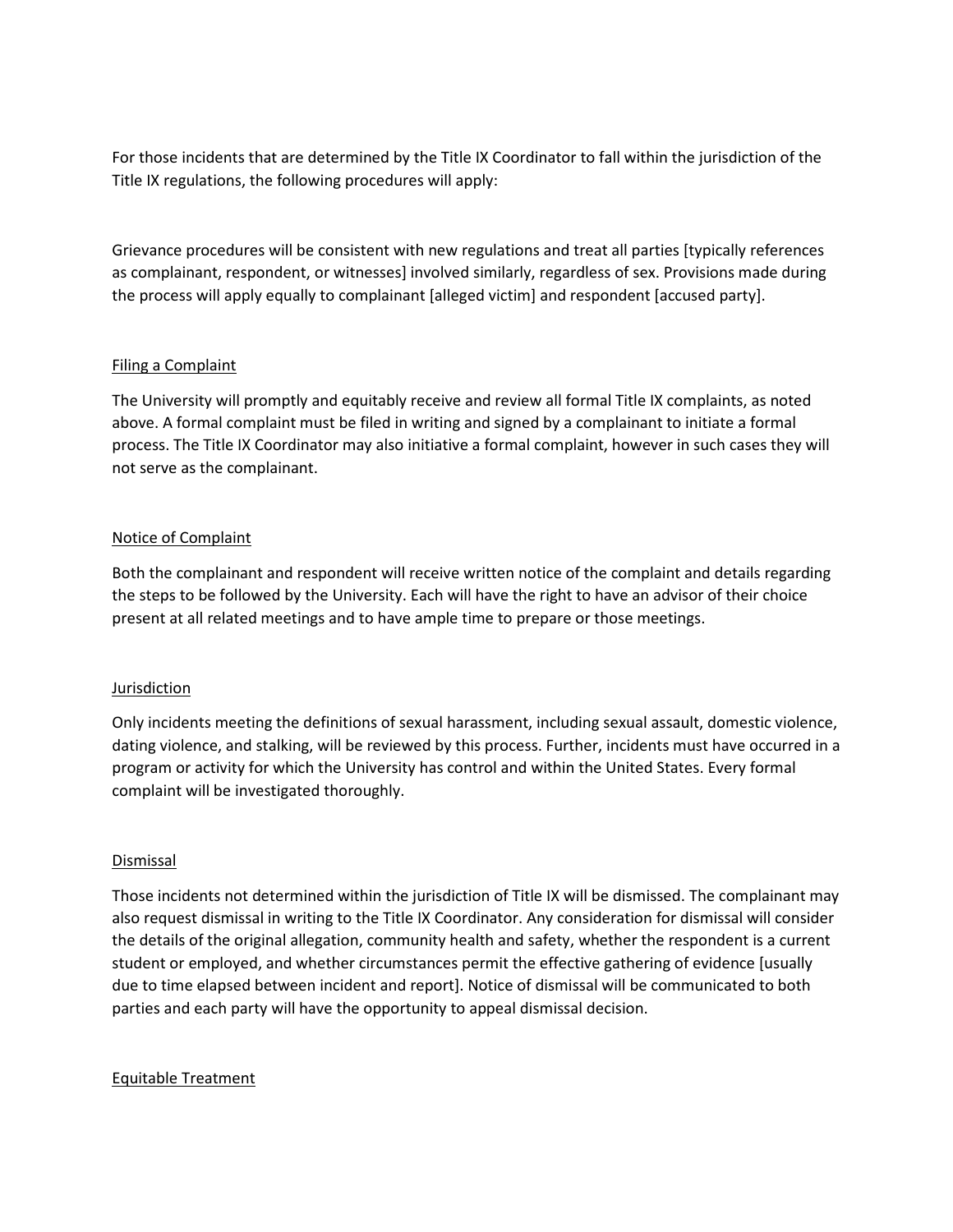All parties will be treated equitably. If found responsible, remedies will be provided for the complainant. No disciplinary outcomes will be provided until the full process is completed. Remedies will seek to restore or preserve equal access to educational activity. Remedies mat be punitive or disciplinary against the respondent when resulting from a finding of in-violation of the policy. Those presenting documented disabilities will receive appropriate accommodations.

## Process Timeline

The review process will have reasonably prompt time frames to review, investigate, and resolve the complaint. Reasonable delays may occur for good reasons, though not criminal process, absence of party or witness, absence of party's advisor, or need to provide language assistance or accommodations for disabilities.

## Investigation and Evaluation of Evidence

Evidence collected as efficiently and as thoroughly as possible. No evidence deemed privileged [such as legal counsel or health records] will be compelled to be provided. All parties will have the opportunity to present evidence and witnesses. Evidence will be evaluated objectively based on the determined facts. No evidence will be assessed solely on the basis of a person's status as a complainant, respondent, or witness. Investigators will be trained and present no bias or conflict of interest. No presumption of a policy violation will be applied until the conduct review process, in its entirety, has been completed. Therefore, as required under Title IX regulations, the respondent will be presumed innocent pending investigation and full review.

## Investigation Report

A full investigative report will be compiled, and all parties will be given ample [not less than 10 days] opportunity to review, supplement, and respond to evidence. All reports, in their entirety, will be provided to parties for review at least 10 days before any proceedings to determine responsibility for a policy violation. All evidence, including that obtained through a live hearing remains the property of the University.

# Formal Hearings

Once completed, all investigations will be forwarded for a formal hearing. All parties will receive formal communication regarding the alleged policies being considered for violation, date, time, and details of the hearing. Hearings will be live, though adjustments will be made to permit participation without being present face-to-face. Hearing will be conducted by a Hearing Administrator for the purpose of facilitating the process and who will not serve as a decision-maker. Initial hearing decision-makers will be a panel of 3 staff drawn from a pool of candidates, pre-selected and affirmed to remove bias or conflict of interest. All evidence considered in the decision will be subject to cross examination for the purpose of challenge or clarification by the decision-maker and the parties advisors. All questions of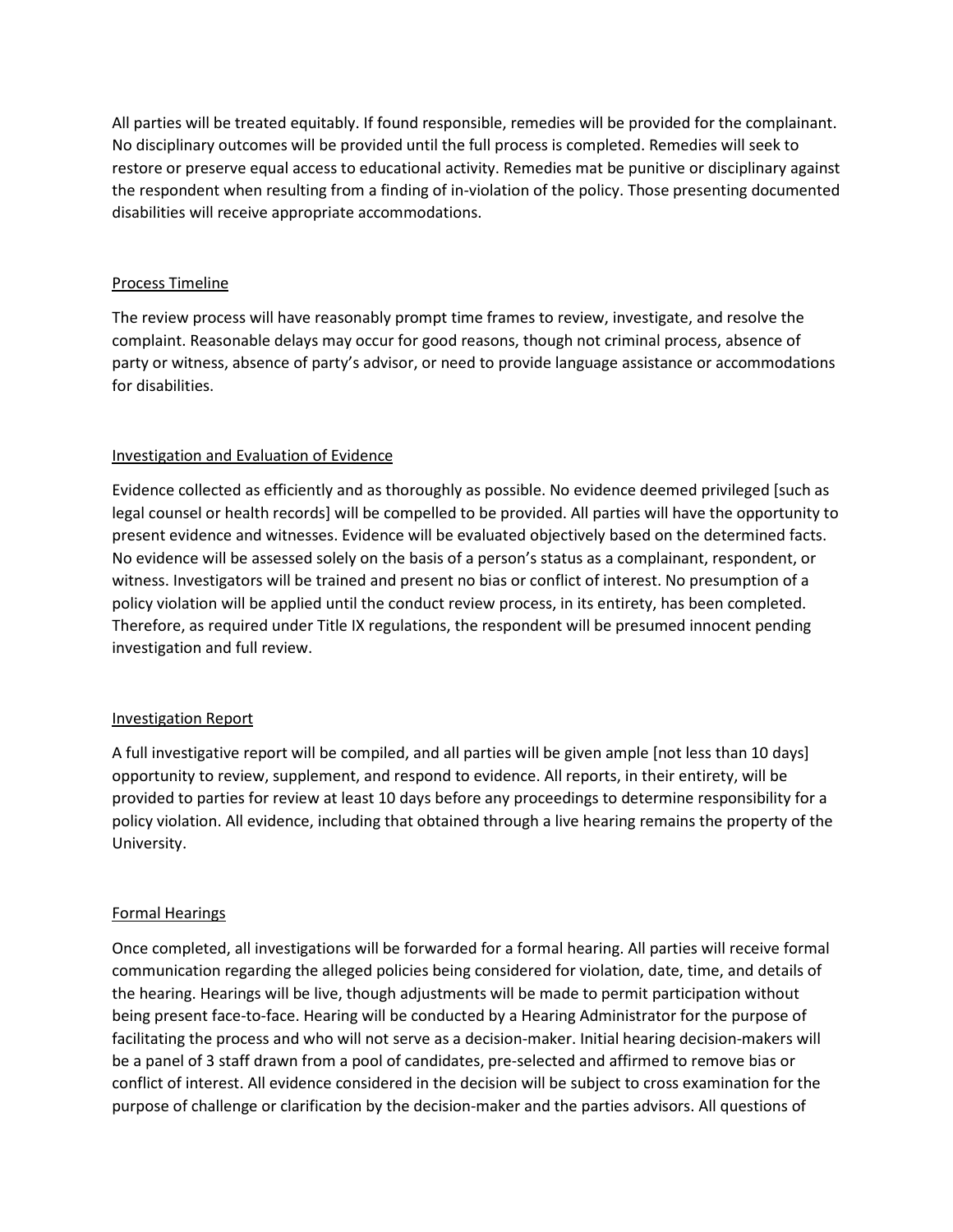cross examination must be relevant and will be determined as such by the decision maker before being presented for response. If either party does no have an advisor of the purpose of cross examination the University will provide an advisor of their choice. Neither party or witnesses are required to participate in this process. All hearings will be documented through audio recording. No transcripts will be created or provided.

# Standard of Evidence

The university uses the preponderance of the evidence (also known as "more likely than not") as a standard for evaluating the evidence of whether a violation occurred. The university never assumes a responding party is in violation of university policy. Campus resolution proceedings are conducted to take into account the totality of all evidence available, from all relevant sources and apply a fundamentally fair approach to determining if a policy or policies have been violated.

## **Outcomes**

Hearing outcomes will be communicated to both complainant and respondent in a timely manner, usually within 48 hours of the decision. Decision letters will include findings for all decisions considered, rationale, sanctions or remedies as applicable, and details regarding the right to appeal the decision, including the grounds for, how to submit, and deadlines for submission.

## Appeals

Appeals will be reviewed by a separate decision-maker appointed by the Title IX Coordinator. Both parties will be permitted to submit a response prior to a determination. Once a decision is reached, both parties will be notified, and the decision is final.

## Range of Remedies

The following range of remedies may be applied in the event a respondent is found responsible for a policy violation:

**Education Program:** (We could also include batterer intervention program as a possible sanction) Program determined by the decision-maker to be appropriate given the known circumstances of the finding, demeanor of the respondent, and any additional relevant details.

**Reaction/Reflection/Research:** May be issued to students who have engaged in a policy violation as a way of fostering reflection and exploration in a way that will benefit their future decision making, or for students whose behavior indicated a need for education on a particular subject.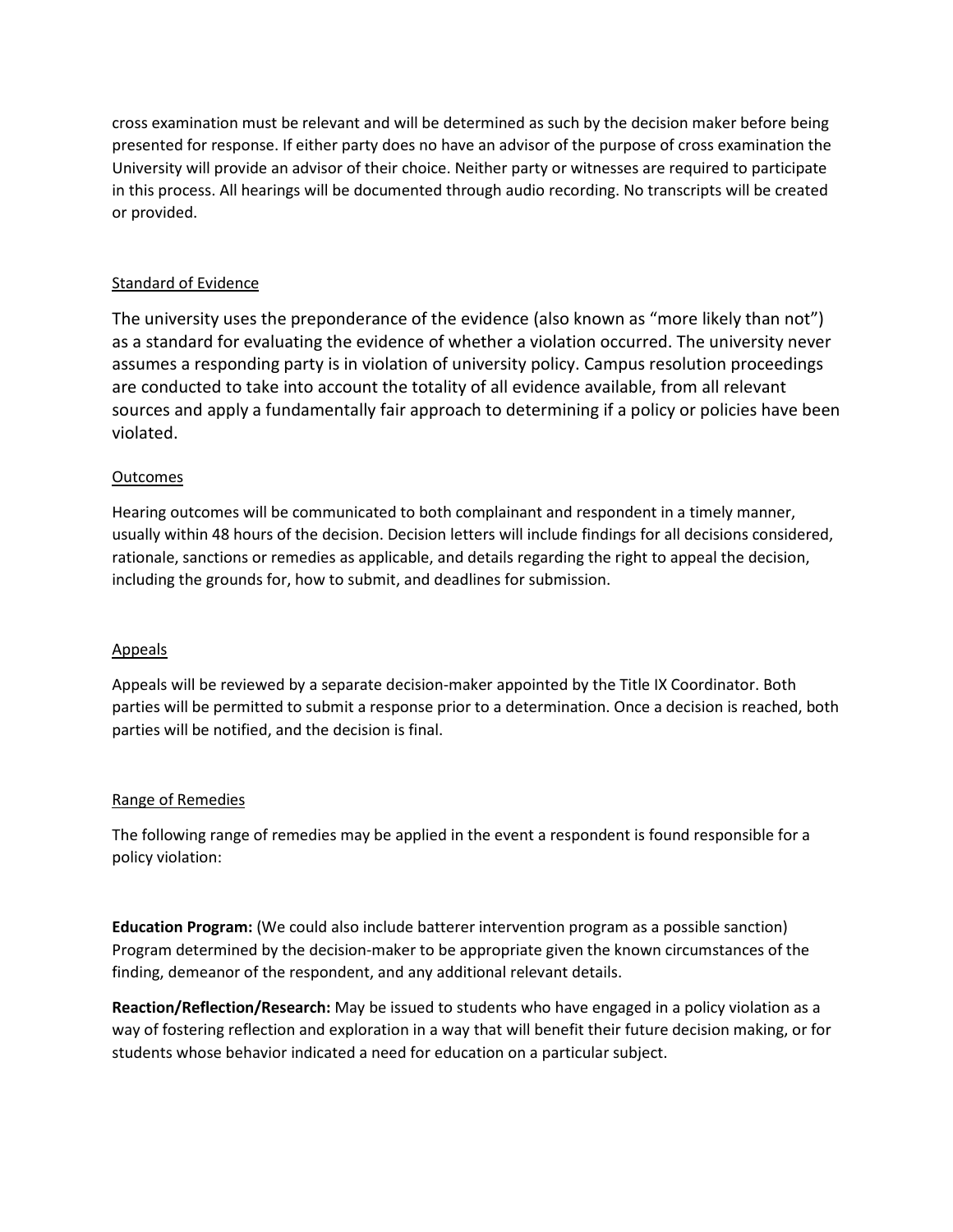**Review Relevant Article, Book, Workshop, Program or Movie and Reflection Paper:** May be issued to students whose behavior violated University Policy as a way of fostering exploration of a topic followed by reflection on the topic and how it relates to them.

**Program Development/Presentation:** May be issued to students who may benefit from creating an opportunity for other members of the community to learn and reflect about the topic/issue related to the inappropriate behavior.

**Community Service or Service-Learning Experience:** May be issued to students whose behavior disrupted the community in some way.

**Contract Review:** Contract review is implemented when a student has either seriously breached a community standard or has repeatedly engaged in inappropriate behavior. This initiative is for a specified period with the understanding that any further breach of community standards, during the time specified, may result in an extension of the contract review or a termination of a student's housing contract.

**Fine:** Payment of a monetary amount as a sanction for the violation of the Student Code of Conduct.

**Residence Hall Probation:** A probationary status that is in effect during the life of the sanction. During the residence hall probation, a student may not serve as a resident assistant. The probation may be introduced in subsequent disciplinary proceedings that occur during the period the sanction is in effect. This sanction is imposed only for infractions of the Student Code of Conduct that occur in the residence halls.

**Change of Room Assignment:** Student is moved from one housing assignment to another. This may be a temporary or permanent change of assignment.

**Residence Hall Suspension:** Termination of housing privileges for a specified time period. While on Residence Hall Suspension, the student is not allowed to visit others or be in the residence hall for any reason. Students on Residence Hall Suspension lose attendance privileges to Residence Life activities. If the suspension is imposed during a term, no housing refund is given.

**Residence Hall Dismissal:** Permanent loss of all housing privileges from the residence hall. This include suspension of attendance privileges to Residence Life activities. If the sanction is imposed during a term, no housing refund is given.

**Restitution:** Restitution refers to requiring a student to pay for damages or misappropriation of property. Restitution may be imposed separately or in addition to any other sanction. In the case of damage, destruction, defacement, theft, or unauthorized use of property, restitution to the University may be required through financial payment or community service. Failure to make restitution may lead to an additional sanction.

**Restriction from University Representation:** Restriction of participation or representation of the University in programs such as but not limited to study abroad, athletics, student groups, and campus work experiences.

**Loss of Privilege:** Loss of privilege refers to the withdrawal of the use of a service, participation in an activity, or other withdrawal of privileges consistent with the inappropriate behavior. Loss of privilege